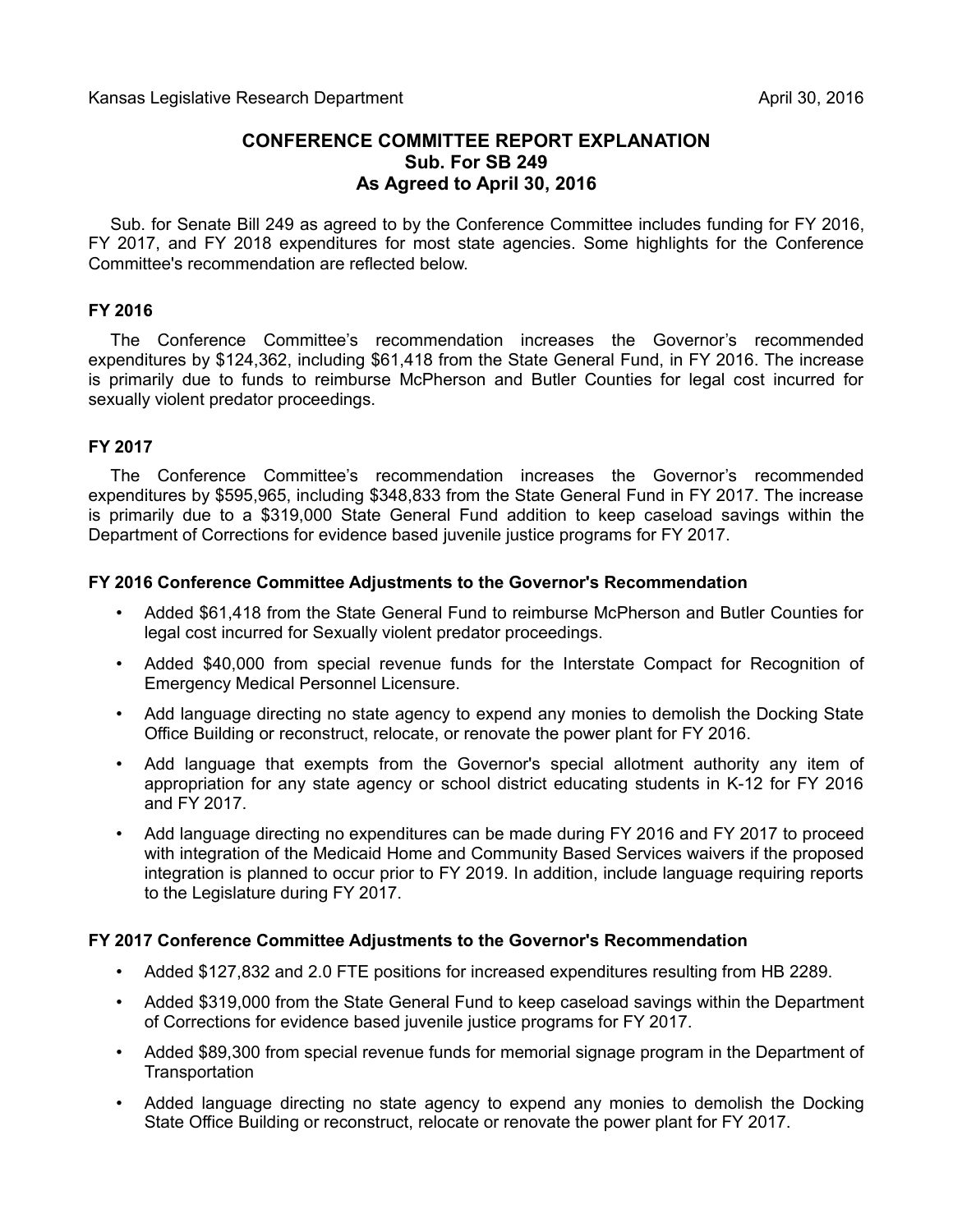Kansas Legislative Research Department April 30, 2016

- Added language that any superintendent or physician newly appointed and any new staff, institution personnel, or employee shall be unclassified and Larned State Hospital and Osawatomie State Hospital shall not be outsourced or privatized without Legislative approval.
- Added language removing the restrictions on tuition increases for Regents Institutions imposed by the 2015 Legislature for FY 2017.
- Added language requiring the Director of the Budget to calculate State General Fund allotments for any state university as a uniform percentage from the total of all operating budget accounts of the State General Fund and special revenue funds of each state educational institution for FY 2017.
- Added language directing State General Fund revenues in excess of the April 2017 consensus revenue estimate on June 30, 2017 to be deposited in the Kansas Public Employee Retirement Trust Fund for FY 2017.
- Add language directing that an amount of State General Fund monies equivalent to the amount received in Tobacco Settlement Funds in excess of all expenditures and transfers made from the Kansas Endowment for Youth Fund be deposited in the Kansas Public Employee Retirement Trust Fund for the purposes of repaying the lapsed amount of KPERS employer contributions plus 8.0 percent per annum for FY 2017.

#### **FY 2018 Conference Committee Adjustments to the Governor's Recommendation**

- Added language that any superintendent or physician newly appointed and any new staff, institution personnel, or employee shall be unclassified and Larned State Hospital and Osawatomie State Hospital shall not be outsourced or privatized without Legislative approval.
- Add language directing State General Fund revenues in excess of the April 2018 consensus revenue estimate on June 30, 2018 to be deposited in the Kansas Public Employee Retirement Trust Fund for FY 2018.
- Transfer the amount received in Tobacco Settlement Funds in excess of all expenditures and transfers made from the Kansas Endowment for Youth Fund to the Kansas Public Employee Retirement Trust Fund for the purposes of repaying the lapsed amount of KPERS employer contributions plus 8.0 percent per annum for FY 2018.
- Add language directing that if on June 30, 2018 the KPERS Trust Fund has not been fully repaid for the amount of the delayed contribution plus interest the Director of Account and Reports certify a transfer from the State General Fund to the KPERS Trust Fund in this amount on June 30, 2018 for FY 2018.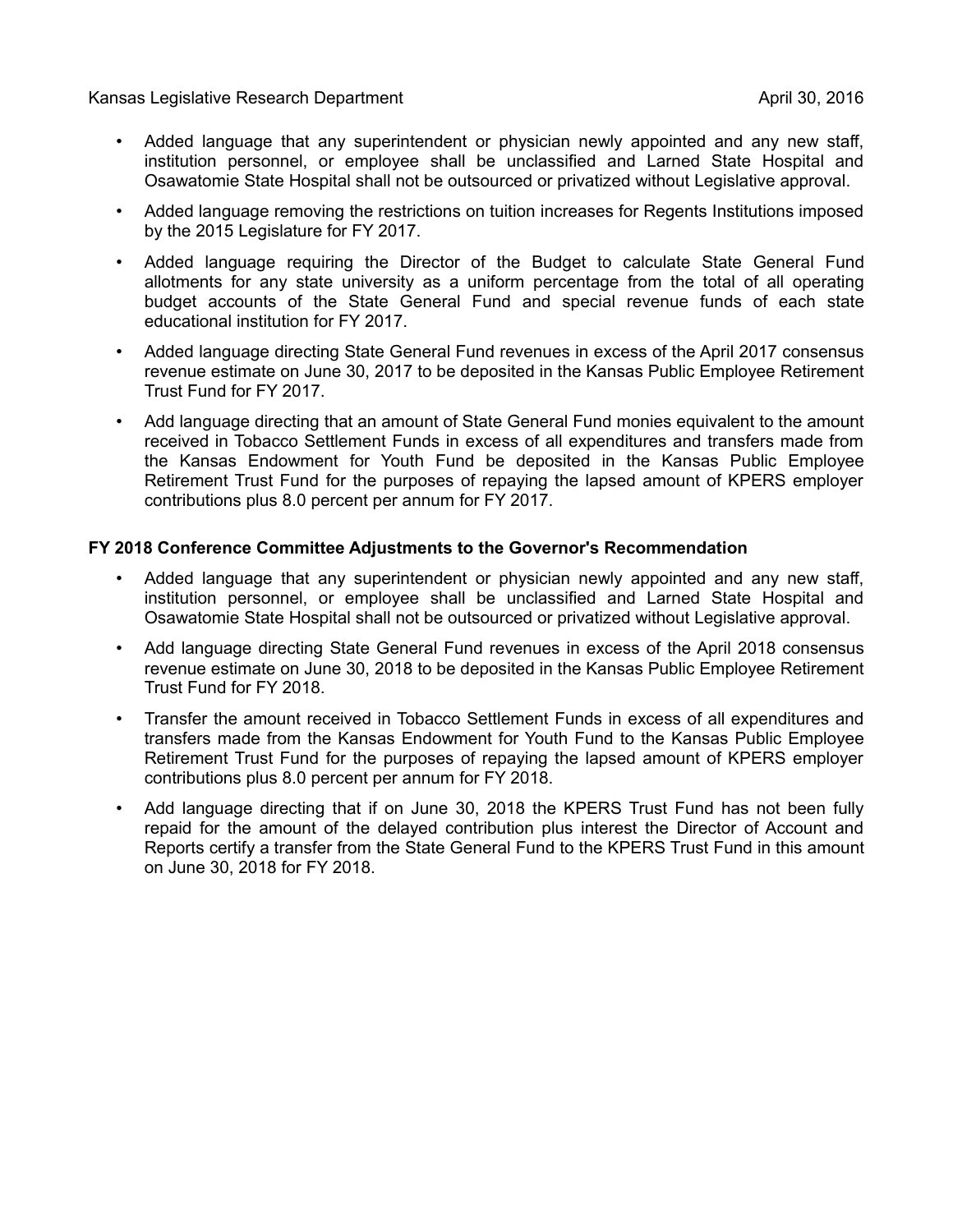#### **COMPARISON OF FY 2016 - FY 2017 RECOMMENDED EXPENDITURES Conference Omnibus Profile As of Saturday, April 30, 2016**

| FY 2016:                                  | State General Fund |                | All Funds |                | <b>FTE Positions</b> |
|-------------------------------------------|--------------------|----------------|-----------|----------------|----------------------|
| <b>Governor's Recommendation</b>          | \$                 | 6,280,645,593  | \$        | 15,625,502,279 | 36,560.3             |
| Conf. Omnibus Rec FY 2016 Budget          |                    | 6,283,857,011  |           | 15,629,436,641 | 36,560.3             |
| Difference From Governor's Recommendation | \$                 | 3,211,418      | - \$      | 3,934,362      | 0.0                  |
| FY 2017:                                  | State General Fund |                |           |                | <b>FTE Positions</b> |
| <b>Governor's Recommendation</b>          | \$                 | 6,393,109,410  | \$        | 16,186,327,606 | 36,410.8             |
| Conf. Omnibus Rec. FY 2017 Budget         |                    | 6,324,043,586  |           | 16,150,890,491 | 36,412.9             |
| Difference From Governor's Recommendation |                    | (69,065,824)   | -\$       | (35, 437, 115) | 2.1                  |
| Two - Year Change from Gov. Rec.          | \$                 | (65, 854, 406) | \$        | (31, 502, 753) |                      |

#### **STATE GENERAL FUND RECEIPTS, EXPENDITURES AND BALANCES Conference Omnibus Profile As of Saturday, April 30, 2016**

|                                       | Actual<br>FY 2015 |         | Omnibus Rec.<br>FY 2016 |         |    | Omnibus Rec.<br>FY 2017 |
|---------------------------------------|-------------------|---------|-------------------------|---------|----|-------------------------|
| \$<br><b>Beginning Balance</b>        |                   | 379.7   | \$                      | 71.5    | \$ |                         |
| Receipts (November 2015 Consensus)    |                   | 5.928.8 |                         | 6.072.0 |    | 6,151.0                 |
| Governor's Revenue Adjustments        |                   |         |                         | 1.0     |    | 25.0                    |
| Legislative Receipt Adjustments       |                   | ٠       |                         | -       |    |                         |
| <b>Adjusted Receipts</b>              |                   | 5,928.8 |                         | 6,073.0 |    | 6,176.0                 |
| <b>Total Available</b><br>\$          |                   | 6.308.5 | \$                      | 6,144.5 | \$ | 6,176.0                 |
| Less Expenditures                     |                   | 6,237.0 |                         | 6,283.9 |    | 6,324.0                 |
| σ<br><b>Ending Balance</b>            |                   | 71.5    | \$.                     | (139.4) | £. | (148.0)                 |
| Ending Balance as a % of Expenditures |                   | 1.1%    |                         | $-2.2%$ |    | $-2.3%$                 |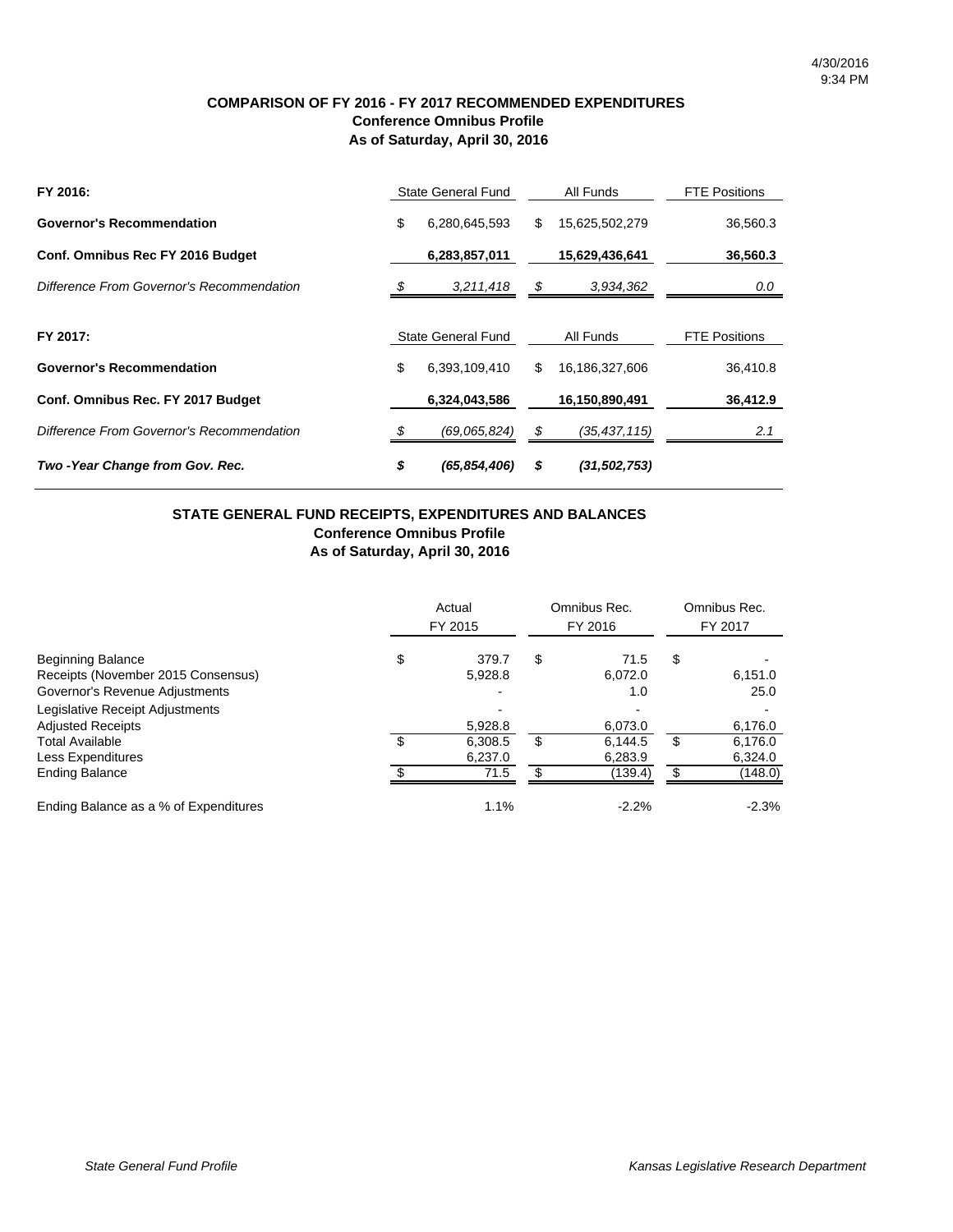## **Conference Omnibus Appropriations - CCR for SB 249 (Reflects Omnibus Conference Committee Adjustments for FY 2016, FY 2017, and FY 2018)**

| Agency/Item                 |                                                                                                                                                                                                                                                                                                                                                              |                        | State General Fund | All Other Funds  | All Funds      | <b>FTEs</b> |
|-----------------------------|--------------------------------------------------------------------------------------------------------------------------------------------------------------------------------------------------------------------------------------------------------------------------------------------------------------------------------------------------------------|------------------------|--------------------|------------------|----------------|-------------|
| <b>FY 2016</b>              |                                                                                                                                                                                                                                                                                                                                                              |                        |                    |                  |                |             |
| Legislature                 |                                                                                                                                                                                                                                                                                                                                                              |                        |                    |                  |                |             |
| 1.                          | Add \$61,418, all from the State General Fund, to reimburse McPherson and Butler<br>counties for legal costs incurred for sexually violent predator proceedings in FY 2016<br>(Claims Bill).                                                                                                                                                                 |                        | 61,418             | $\mathbf{0}$     | 61,418         | 0.0         |
|                             |                                                                                                                                                                                                                                                                                                                                                              | <b>Agency Subtotal</b> | \$61,418           | \$0              | \$61,418       | 0.0         |
|                             | Department of Administration                                                                                                                                                                                                                                                                                                                                 |                        |                    |                  |                |             |
|                             | 1. Reduce the expenditure limitation on the Docking State Office Building rehab, repair<br>and razing fund from no limit to zero for FY 2016.                                                                                                                                                                                                                |                        | 0                  | $\mathbf{0}$     | $\mathbf{0}$   | 0.0         |
| 2.                          | Add language directing no state agency to expend any monies to demolish the<br>Docking State Office Building or reconstruct, relocate, or renovate the power plant<br>for FY 2016.                                                                                                                                                                           |                        | $\mathbf{0}$       | $\theta$         | $\mathbf{0}$   | 0.0         |
|                             |                                                                                                                                                                                                                                                                                                                                                              | <b>Agency Subtotal</b> | \$0                | \$0              | \$0            | 0.0         |
|                             | Department of Revenue                                                                                                                                                                                                                                                                                                                                        |                        |                    |                  |                |             |
|                             | 1. Pay \$22,944 all from the Motor-Vehicle Fuel Tax Refund Fund, for refund requests<br>submitted after the one-year statute of limitations in FY 2016.                                                                                                                                                                                                      |                        | 0                  | 22,944           | 22,944         | 0.0         |
|                             |                                                                                                                                                                                                                                                                                                                                                              | <b>Agency Subtotal</b> | \$0                | \$22,944         | \$22,944       | 0.0         |
| <b>Kansas Lottery</b><br>1. | Concur with GBA No. 1, Item 7, and increase payments to lottery gaming facility<br>managers and cities and counties by \$1.4 million due to increased expanded gaming<br>revenues in FY 2016.                                                                                                                                                                |                        | $\mathbf{0}$       | $\mathbf{0}$     | $\mathbf{0}$   | 0.0         |
| 2.                          | Concur with GBA No. 1, Item 7, and increase the transfer from the Kansas Lottery to<br>the State Gaming Revenues Fund by \$2.0 million in FY 2016.                                                                                                                                                                                                           |                        | $\mathbf{0}$       | $\theta$         | $\overline{0}$ | 0.0         |
|                             |                                                                                                                                                                                                                                                                                                                                                              | <b>Agency Subtotal</b> | \$0                | \$0              | \$0            | 0.0         |
|                             | Department of Commerce                                                                                                                                                                                                                                                                                                                                       |                        |                    |                  |                |             |
| 1.                          | Concur with GBA No. 1, Item 2, and delete \$127,547 from the Economic<br>Development Initiatives Fund Operating Grant account in FY 2016.                                                                                                                                                                                                                    |                        | $\mathbf{0}$       | $\theta$         | $\overline{0}$ | 0.0         |
|                             |                                                                                                                                                                                                                                                                                                                                                              | <b>Agency Subtotal</b> | \$0                | \$0              | \$0            | 0.0         |
|                             | Department of Health and Environment - Health Care Finance                                                                                                                                                                                                                                                                                                   |                        |                    |                  |                |             |
| 1.                          | Concur with GBA No. 1, Item 9, and delete \$23.7 million from the State General<br>Fund and add \$33.8 million from special revenue funds for human services consensus<br>caseload estimates in FY 2016.                                                                                                                                                     |                        | $\boldsymbol{0}$   | $\mathbf{0}$     | $\mathbf{0}$   | 0.0         |
|                             |                                                                                                                                                                                                                                                                                                                                                              | <b>Agency Subtotal</b> | \$0                | \$0              | \$0            | 0.0         |
|                             | Kansas Department for Aging and Disability Services                                                                                                                                                                                                                                                                                                          |                        |                    |                  |                |             |
| 2016.                       | Concur with GBA No. 1, Item 9, and add \$95.8 million, including \$34.8 million from<br>the State General Fund, to fund human services consensus caseload estimates in FY                                                                                                                                                                                    |                        | $\boldsymbol{0}$   | $\boldsymbol{0}$ | $\mathbf{0}$   | 0.0         |
| 2.                          | Concur with GBA No. 1, Item 10, and delete \$32.0 million, including \$11.2 million<br>from the State General Fund, to reallocate non-caseload medical savings to caseload<br>programs in FY 2016.                                                                                                                                                           |                        | $\mathbf{0}$       | $\mathbf{0}$     | $\overline{0}$ | 0.0         |
|                             |                                                                                                                                                                                                                                                                                                                                                              | <b>Agency Subtotal</b> | \$0                | \$0              | \$0            | 0.0         |
|                             | Department for Children and Families                                                                                                                                                                                                                                                                                                                         |                        |                    |                  |                |             |
| 1.                          | Concur with GBA No. 1, Item 9, and add \$7.4 million from special revenue funds<br>and delete \$4.6 million from the State General Fund to fund human services<br>consensus caseload estimates in FY 2016.                                                                                                                                                   |                        | $\boldsymbol{0}$   | $\theta$         | $\overline{0}$ | 0.0         |
|                             |                                                                                                                                                                                                                                                                                                                                                              | <b>Agency Subtotal</b> | \$0                | \$0              | \$0            | 0.0         |
| <b>State Hospitals</b>      |                                                                                                                                                                                                                                                                                                                                                              |                        |                    |                  |                |             |
| 1.                          | Add language that any request for proposal to provide services and management at<br>Larned State Hospital or Osawatomie State Hospital in FY 2016 must include<br>provisions for electronic medical records, with patient data not hosted offshore, and<br>any selection of entity providing services or management shall be approved by the<br>Legislature. |                        | $\mathbf{0}$       | $\theta$         | $\theta$       | 0.0         |
|                             |                                                                                                                                                                                                                                                                                                                                                              | <b>Agency Subtotal</b> | \$0                | \$0              | \$0            | 0.0         |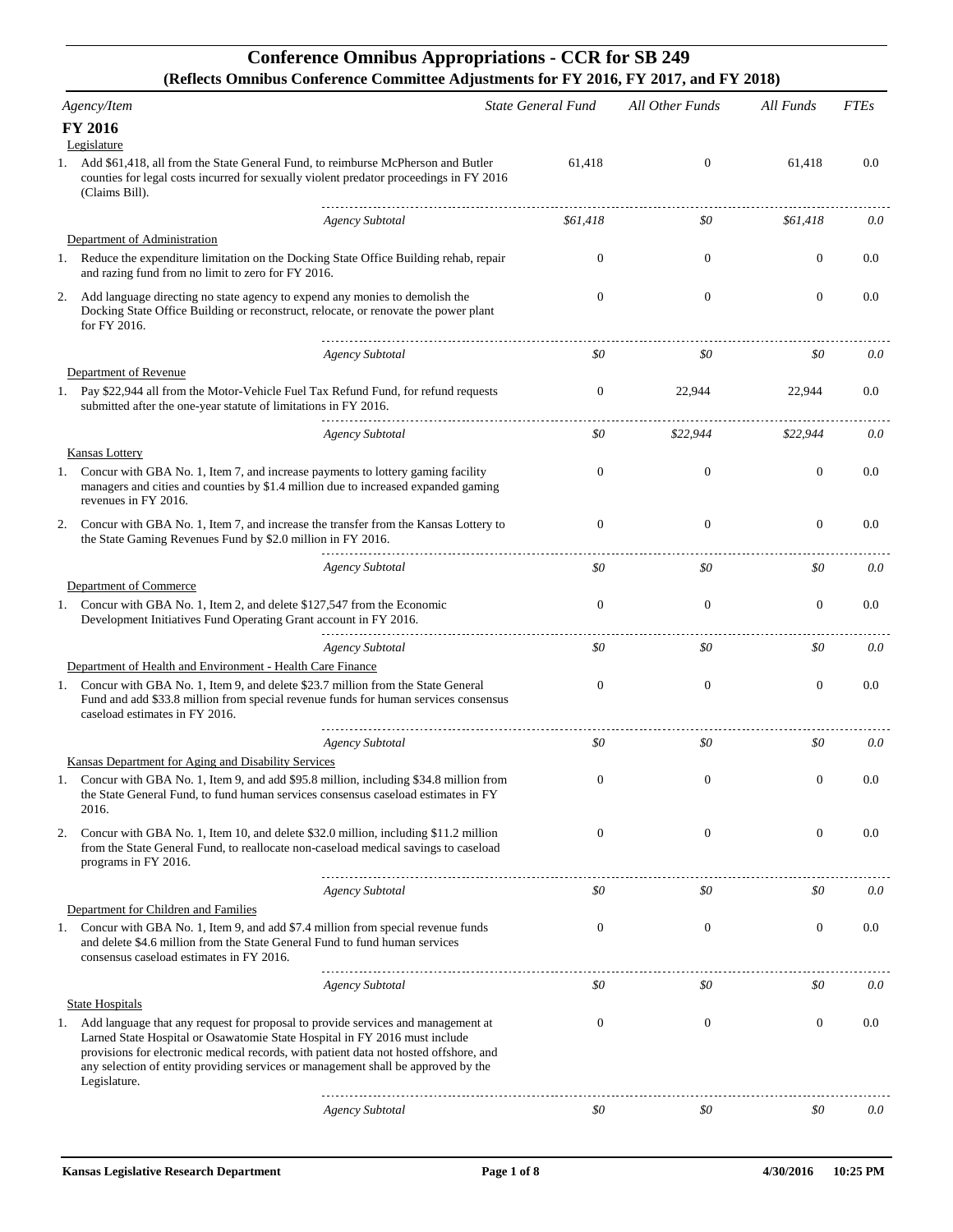|    | Agency/Item                                                                                                                                                                                                                                                                                                                                                          | <b>State General Fund</b> | All Other Funds | All Funds      | <b>FTEs</b> |
|----|----------------------------------------------------------------------------------------------------------------------------------------------------------------------------------------------------------------------------------------------------------------------------------------------------------------------------------------------------------------------|---------------------------|-----------------|----------------|-------------|
|    | Osawatomie State Hospital                                                                                                                                                                                                                                                                                                                                            |                           |                 |                |             |
|    | Concur with GBA No. 1, Item 11, and add \$9.5 million, all from the State General<br>Fund, and delete \$5.9 million, all from special revenue funds, to replace fee fund<br>revenue and Title XIX funding lost due to decertification and for costs associated<br>with the recertification of Osawatomie State Hospital in FY 2016.                                  | $\Omega$                  | $\mathbf{0}$    | $\overline{0}$ | 0.0         |
|    | <b>Agency Subtotal</b>                                                                                                                                                                                                                                                                                                                                               | \$0                       | \$0             | \$0            | 0.0         |
|    | Larned State Hospital                                                                                                                                                                                                                                                                                                                                                |                           |                 |                |             |
| 1. | Concur with GBA No. 1, Item 12, and add \$1.9 million, all from the State General<br>Fund, and delete \$1.9 million, all from the Title XIX Fund, to replace<br>Disproportionate Share revenues lost due to a previous calculation of Sexual Predator<br>Treatment Program patients in the indigent patient population group at Larned State<br>Hospital in FY 2016. | $\mathbf{0}$              | $\theta$        | $\theta$       | 0.0         |
| 2. | Pay \$636, all from existing resources in the Larned State Hospital - Operating<br>Expenditures account of the State General Fund, for claims against the state in FY<br>2016.                                                                                                                                                                                       | $\mathbf{0}$              | $\theta$        | $\theta$       | 0.0         |
|    | <b>Agency Subtotal</b>                                                                                                                                                                                                                                                                                                                                               | \$0                       | \$0             | \$0            | 0.0         |
|    | Kansas State University<br>1. Add language changing the fund name created in House Sub. for SB 161 from<br>Kansas State University - Salina, College of Technology to Kansas State University<br>Polytechnic Campus in FY 2016 due to the passage of SB 423.                                                                                                         | $\mathbf{0}$              | $\mathbf{0}$    | $\mathbf{0}$   | 0.0         |
|    | <b>Agency Subtotal</b>                                                                                                                                                                                                                                                                                                                                               | \$0                       | \$0             | \$0            | 0.0         |
|    | Wichita State University<br>1. Add language allowing bonding authority of \$7.2 million in FY 2016 for Parking<br>Garage 1.                                                                                                                                                                                                                                          | $\Omega$                  | $\theta$        | $\overline{0}$ | 0.0         |
|    | <b>Agency Subtotal</b>                                                                                                                                                                                                                                                                                                                                               | \$0                       | \$0             | \$0            | 0.0         |
| 1. | Department of Education<br>Concur with GBA No. 1, Item 3, and add language to authorize the Department of<br>Education to calculate the Cost of Living weighting as if the KPERS school employer<br>contributions for the 4th quarter were not delayed in FY 2016.                                                                                                   | $\Omega$                  | $\Omega$        | $\overline{0}$ | 0.0         |
| 2. | Add language that exempts from allotment via SB 161, Sections 98(a)(1) and<br>98(a)(2), any item of appropriation to any state agency for school districts educating<br>students in K-12 for FY 2016 and FY 2017.                                                                                                                                                    | $\mathbf{0}$              | $\theta$        | $\mathbf{0}$   | 0.0         |
|    | <b>Agency Subtotal</b>                                                                                                                                                                                                                                                                                                                                               | \$0                       | \$0             | \$0            | 0.0         |
|    | Department of Corrections<br>1. Concur with GBA No. 1, Item 9, and delete \$3.0 million, including \$3.2 million from<br>the State General Fund, for human service consensus caseload estimates in FY 2016.                                                                                                                                                          | 0                         | $\theta$        | $\theta$       | 0.0         |
|    | Pay \$6,556, all from existing resources in the agency's State General Fund operations<br>account, for claims against the state in FY 2016.                                                                                                                                                                                                                          |                           |                 |                | $_{0.0}$    |
|    | Agency Subtotal                                                                                                                                                                                                                                                                                                                                                      | \$0                       | \$0             | \$0            | 0.0         |
|    | Hutchinson Correctional Facility<br>1. Pay \$373, all from existing resources in the agency's State General Fund operations<br>account, for claims against the state in FY 2016.                                                                                                                                                                                     | $\mathbf{0}$              | $\mathbf{0}$    | $\mathbf{0}$   | 0.0         |
|    | <b>Agency Subtotal</b>                                                                                                                                                                                                                                                                                                                                               | \$0                       | \$0             | \$0            | 0.0         |
|    | <b>Lansing Correctional Facility</b><br>1. Pay \$419, all from existing resources in the agency's State General Fund operations                                                                                                                                                                                                                                      | $\mathbf{0}$              | $\mathbf{0}$    | $\overline{0}$ | 0.0         |
|    | account, for claims against the state in FY 2016.                                                                                                                                                                                                                                                                                                                    |                           |                 |                |             |
|    | <b>Agency Subtotal</b>                                                                                                                                                                                                                                                                                                                                               | \$0                       | \$0             | \$0            | 0.0         |
| 1. | <b>El Dorado Correctional Facility</b><br>Pay \$9, all from existing resources in the agency's State General Fund operations<br>account, for claims against the state in FY 2016.                                                                                                                                                                                    | $\boldsymbol{0}$          | $\mathbf{0}$    | $\mathbf{0}$   | 0.0         |
|    | <b>Agency Subtotal</b>                                                                                                                                                                                                                                                                                                                                               | \$0                       | \$0             | \$0            | 0.0         |
|    | <b>Adjutant General</b><br>1. Pay \$4,000, all from existing resources in the agency's State General Fund operations<br>account, for claims against the state in FY 2016.                                                                                                                                                                                            | 0                         | $\theta$        | $\theta$       | 0.0         |
| 2. | Concur with GBA No. 1, Item 1, and appropriate the Fire Management Assistance<br>Grant-Federal Fund as a no limit fund in FY 2016.                                                                                                                                                                                                                                   | $\mathbf{0}$              | $\mathbf{0}$    | $\mathbf{0}$   | 0.0         |
|    | <b>Agency Subtotal</b>                                                                                                                                                                                                                                                                                                                                               | \$0                       | \$0             | \$0            | 0.0         |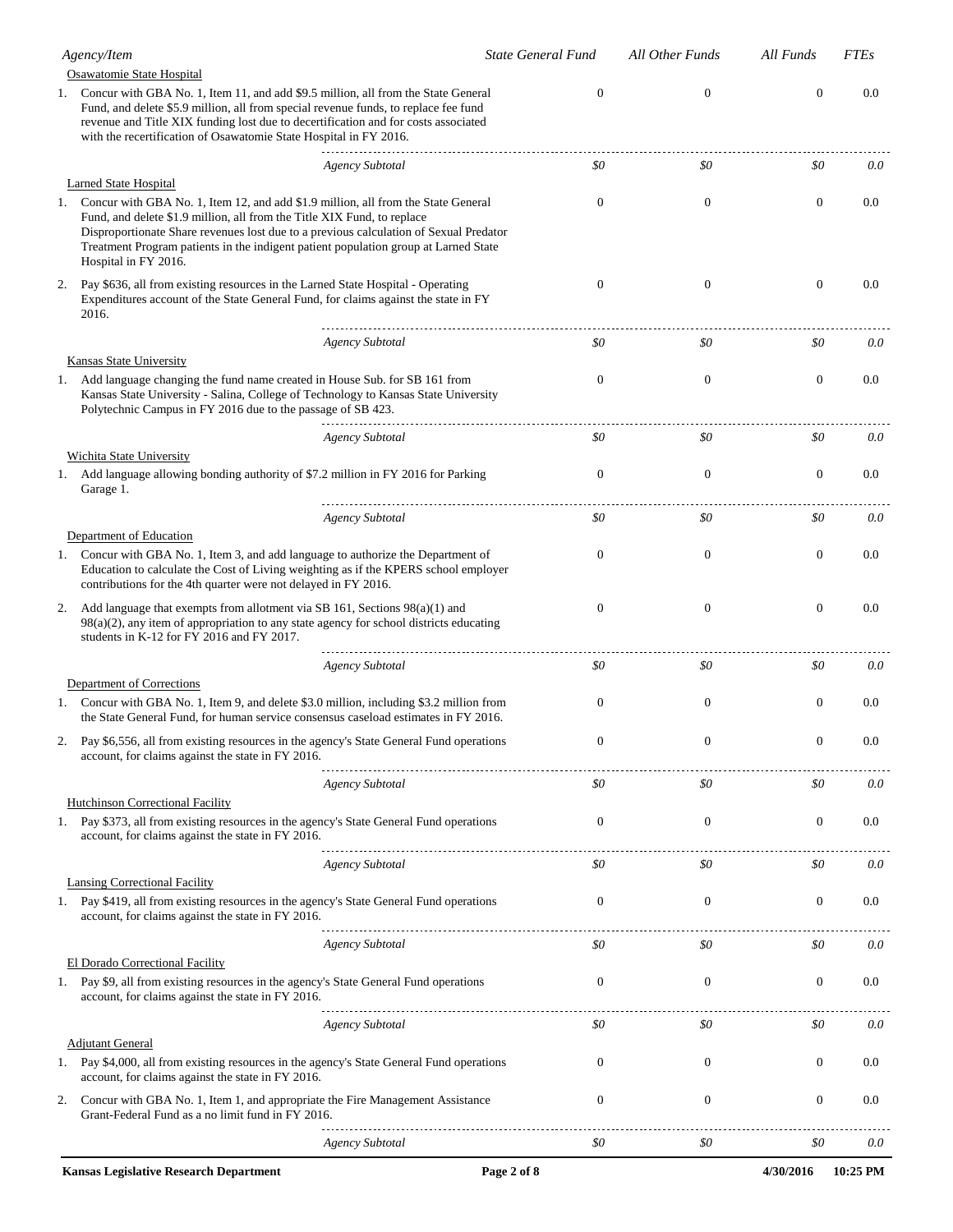| Agency/Item                                                                                                                                                                                                  | <b>State General Fund</b> | All Other Funds  | All Funds    | <b>FTEs</b> |
|--------------------------------------------------------------------------------------------------------------------------------------------------------------------------------------------------------------|---------------------------|------------------|--------------|-------------|
| Highway Patrol                                                                                                                                                                                               |                           |                  |              |             |
| 1. Add language, pending the passage of legislation creating the fund, appropriating the<br>Kansas Highway Patrol Staffing and Training Fund as a no limit fund in FY 2016.                                  | $\mathbf{0}$              | $\mathbf{0}$     | $\mathbf{0}$ | 0.0         |
| Agency Subtotal                                                                                                                                                                                              | \$0                       | \$0              | \$0          | 0.0         |
| <b>Emergency Medical Services Board</b>                                                                                                                                                                      |                           |                  |              |             |
| 1. Add \$40,000, all from the EMS Operating Fund, in FY 2016 for the Interstate<br>Compact for Recognition of Emergency Medical Personnel Licensure.                                                         | $\Omega$                  | 40,000           | 40,000       | 0.0         |
| <b>Agency Subtotal</b>                                                                                                                                                                                       | \$0                       | \$40,000         | \$40,000     | 0.0         |
| Kansas Bioscience Authority                                                                                                                                                                                  |                           |                  |              |             |
| 1. Concur with GBA No. 1, Item 6, to reduce the transfer from the State General Fund<br>to the Kansas Bioscience Authority by \$1.0 million in FY 2016.                                                      | $\Omega$                  | $\boldsymbol{0}$ | $\mathbf{0}$ | 0.0         |
| <b>Agency Subtotal</b>                                                                                                                                                                                       | \$0                       | \$0              | \$0          | 0.0         |
| Other Statewide Adjustments                                                                                                                                                                                  |                           |                  |              |             |
| Concur with GBA No. 1, Item 2, and add language reducing expenditure limitations<br>from the appropriated special revenue funds for the amount transferred for<br>information technology savings in FY 2016. | $\Omega$                  | $\Omega$         | $\mathbf{0}$ | 0.0         |
| Add language exempting Domestic Violence Prevention Grants from the Governor's<br>2.<br>special 2016 SB 161 allotment authority in FY 2016.                                                                  | $\Omega$                  | $\mathbf{0}$     | $\mathbf{0}$ | 0.0         |
| <b>Agency Subtotal</b>                                                                                                                                                                                       | \$0                       | \$0              | \$0          | 0.0         |
| <b>KPERS Policy Change</b>                                                                                                                                                                                   |                           |                  |              |             |
| 1. Add language clarifying that the Governor's authority to reduce Kansas Public<br>Employee Retirement System employer contributions for FY 2016 will be repaid at a<br>rate of 8% per annum.               | $\Omega$                  | $\boldsymbol{0}$ | $\mathbf{0}$ | 0.0         |
| <b>Agency Subtotal</b>                                                                                                                                                                                       | \$0                       | \$0              | \$0          | 0.0         |
| <b>TOTAL</b>                                                                                                                                                                                                 | \$61,418                  | \$62,944         | \$124,362    | 0.0         |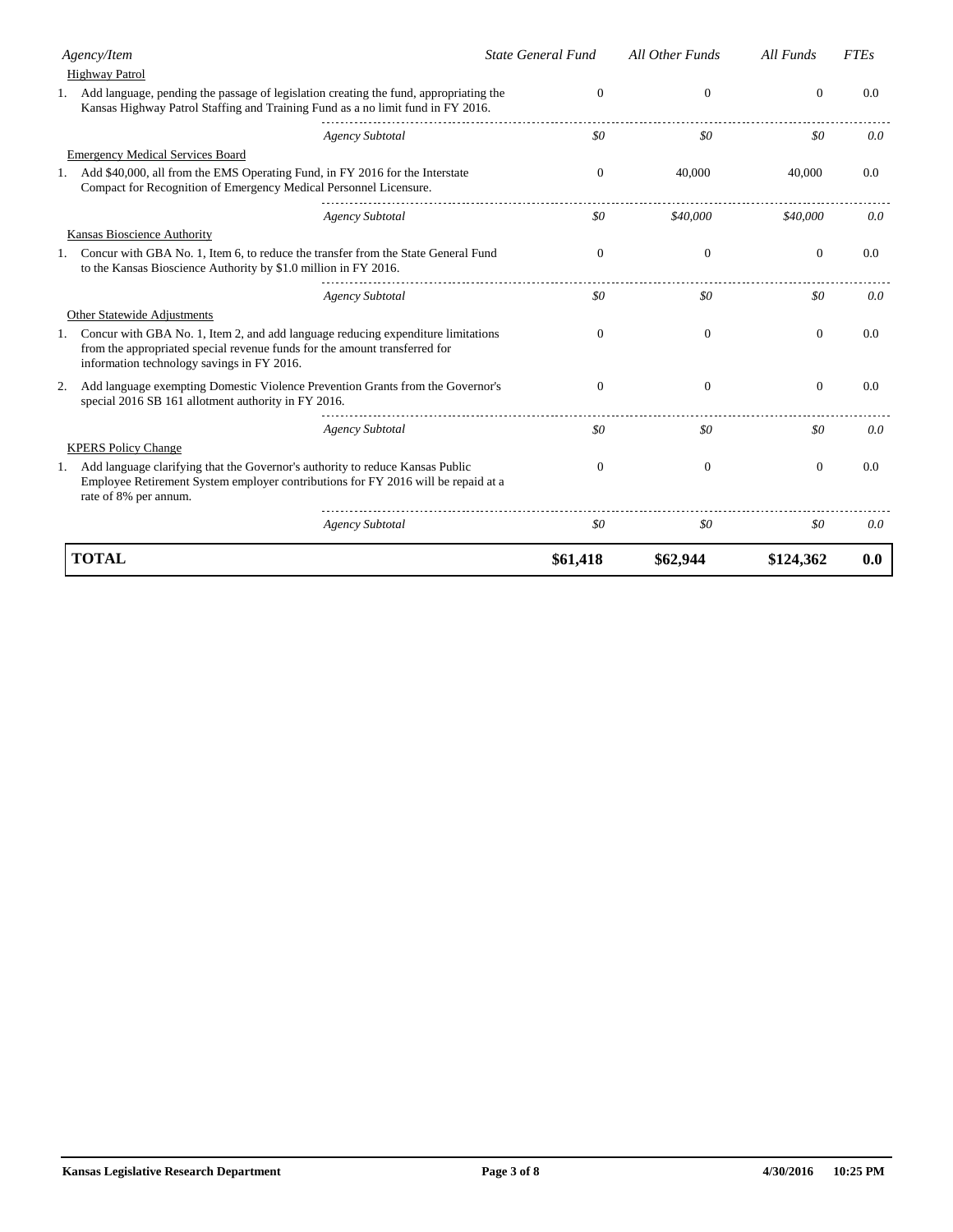|    | Agency/Item                                                                                                                                                                                                                                                                                                                      | <b>State General Fund</b> | All Other Funds  | All Funds        | <b>FTEs</b> |
|----|----------------------------------------------------------------------------------------------------------------------------------------------------------------------------------------------------------------------------------------------------------------------------------------------------------------------------------|---------------------------|------------------|------------------|-------------|
|    | FY 2017<br>Sale of State Property                                                                                                                                                                                                                                                                                                |                           |                  |                  |             |
| 1. | Add language suspending the deposit of 80.0 percent of the revenues from the sale of<br>surplus property in the Kansas Public Employee Retirement System Trust Fund and<br>allow agencies to retain the proceeds for FY 2017.                                                                                                    | $\mathbf{0}$              | $\mathbf{0}$     | $\boldsymbol{0}$ | 0.0         |
|    | <b>Agency Subtotal</b>                                                                                                                                                                                                                                                                                                           | \$0                       | \$0              | \$0              | 0.0         |
|    | <b>Board of Veterinary Examiners</b><br>1. Add language transferring balances and liabilities of the Board of Veterinary<br>Examiners Fee Fund from the Department of Agriculture to the Board of Veterinary<br>Examiners for FY 2017 (Technical correction).                                                                    | $\mathbf{0}$              | $\mathbf{0}$     | $\mathbf{0}$     | 0.0         |
|    | <b>Agency Subtotal</b>                                                                                                                                                                                                                                                                                                           | \$0                       | \$0              | \$0              | 0.0         |
|    | <b>Legislative Coordinating Council</b><br>1. Add language requiring the Director of Legislative Administrative Services, under<br>the direction of the Legislative Coordinating Council, to work with the Information<br>Network of Kansas, Inc. (INK) to implement services necessary for live audio<br>streaming for FY 2017. | 0                         | $\boldsymbol{0}$ | $\boldsymbol{0}$ | $0.0\,$     |
|    | <b>Agency Subtotal</b>                                                                                                                                                                                                                                                                                                           | \$0                       | \$0              | \$0              | 0.0         |
| 1. | Secretary of State<br>Add \$29,833, all from the State General Fund, for FY 2017 for printing costs<br>associated with the passage of HCR 5008 which requires a public vote on a proposed<br>constitutional amendment to establish a constitutional right to hunt, fish, and trap<br>wildlife in the state.                      | 29,833                    | $\mathbf{0}$     | 29,833           | $0.0\,$     |
|    | <b>Agency Subtotal</b>                                                                                                                                                                                                                                                                                                           | \$29,833                  | \$0              | \$29,833         | 0.0         |
|    | Department of Administration<br>1. Add language directing the Department of Administration to establish a payroll<br>deduction plan for Kansas Qualified Insurers for accident, disability, specified<br>disease, and hospital indemnity productions for Kansas state employees for FY 2017.                                     | $\mathbf{0}$              | $\boldsymbol{0}$ | $\boldsymbol{0}$ | 0.0         |
| 2. | Reduce the expenditure limitation on the Docking State Office Building rehab, repair<br>and razing fund from no limit to zero for FY 2017.                                                                                                                                                                                       | $\mathbf{0}$              | $\mathbf{0}$     | $\mathbf{0}$     | 0.0         |
| 3. | Add language directing no state agency to expend any monies to demolish the<br>Docking State Office Building or reconstruct, relocate, or renovate the power plant<br>for FY 2017.                                                                                                                                               | $\mathbf{0}$              | $\boldsymbol{0}$ | $\boldsymbol{0}$ | 0.0         |
|    | Agency Subtotal                                                                                                                                                                                                                                                                                                                  | \$0                       | \$0              | \$0              | 0.0         |
| 1. | Department of Revenue<br>Concur with GBA No. 1, Item 18, to add \$450,000 and 3.0 FTE positions, all from<br>the State General Fund, for MSA compliance compact with Tribal Nations for FY<br>2017.                                                                                                                              | $\boldsymbol{0}$          | $\boldsymbol{0}$ | $\boldsymbol{0}$ | 0.0         |
| 2. | Add \$127,832, all from special revenue funds, and 2.0 FTE positions for increased<br>expenditures resulting from HB 2289.                                                                                                                                                                                                       | $\mathbf{0}$              | 127,832          | 127,832          | 2.0         |
| 3. | Add \$562,000, all from special revenue funds, to mail motor vehicle registration<br>applications for FY 2017 (Technical correction).                                                                                                                                                                                            | $\boldsymbol{0}$          | $\boldsymbol{0}$ | $\boldsymbol{0}$ | 0.0         |
|    | <b>Agency Subtotal</b>                                                                                                                                                                                                                                                                                                           | \$0                       | \$127,832        | \$127,832        | 2.0         |
|    | <b>Kansas Lottery</b><br>1. Concur with GBA No. 1, Item 7, and decrease payments to lottery gaming facility<br>managers and cities and counties by \$5.9 million due to decreased expanded gaming<br>revenues for FY 2017.                                                                                                       | $\boldsymbol{0}$          | $\boldsymbol{0}$ | $\boldsymbol{0}$ | 0.0         |
|    | <b>Agency Subtotal</b>                                                                                                                                                                                                                                                                                                           | \$0                       | \$0              | \$0              | 0.0         |
| 1. | Department of Commerce<br>Concur with GBA No. 1, Item 5, and add \$6.6 million, all from the State General<br>Fund, for the Kansas Bioscience Authority (KBA) long term grant commitments to be<br>transferred to the Department of Commerce for FY 2017 contingent on the sale of the<br>KBA portfolio.                         | $\boldsymbol{0}$          | $\mathbf{0}$     | $\boldsymbol{0}$ | 0.0         |
|    | <b>Agency Subtotal</b>                                                                                                                                                                                                                                                                                                           | \$0                       | \$0              | \$0              | 0.0         |
| 1. | Department of Health and Environment - Health Care Finance<br>Concur with GBA No. 1, Item 9, and delete \$24.2 million from the State General<br>Fund and add \$43.3 million from special revenue funds for human services consensus<br>caseload estimates for FY 2017.                                                          | $\boldsymbol{0}$          | $\boldsymbol{0}$ | $\boldsymbol{0}$ | 0.0         |
|    | <b>Agency Subtotal</b>                                                                                                                                                                                                                                                                                                           | \$0                       | \$0              | \$0              | 0.0         |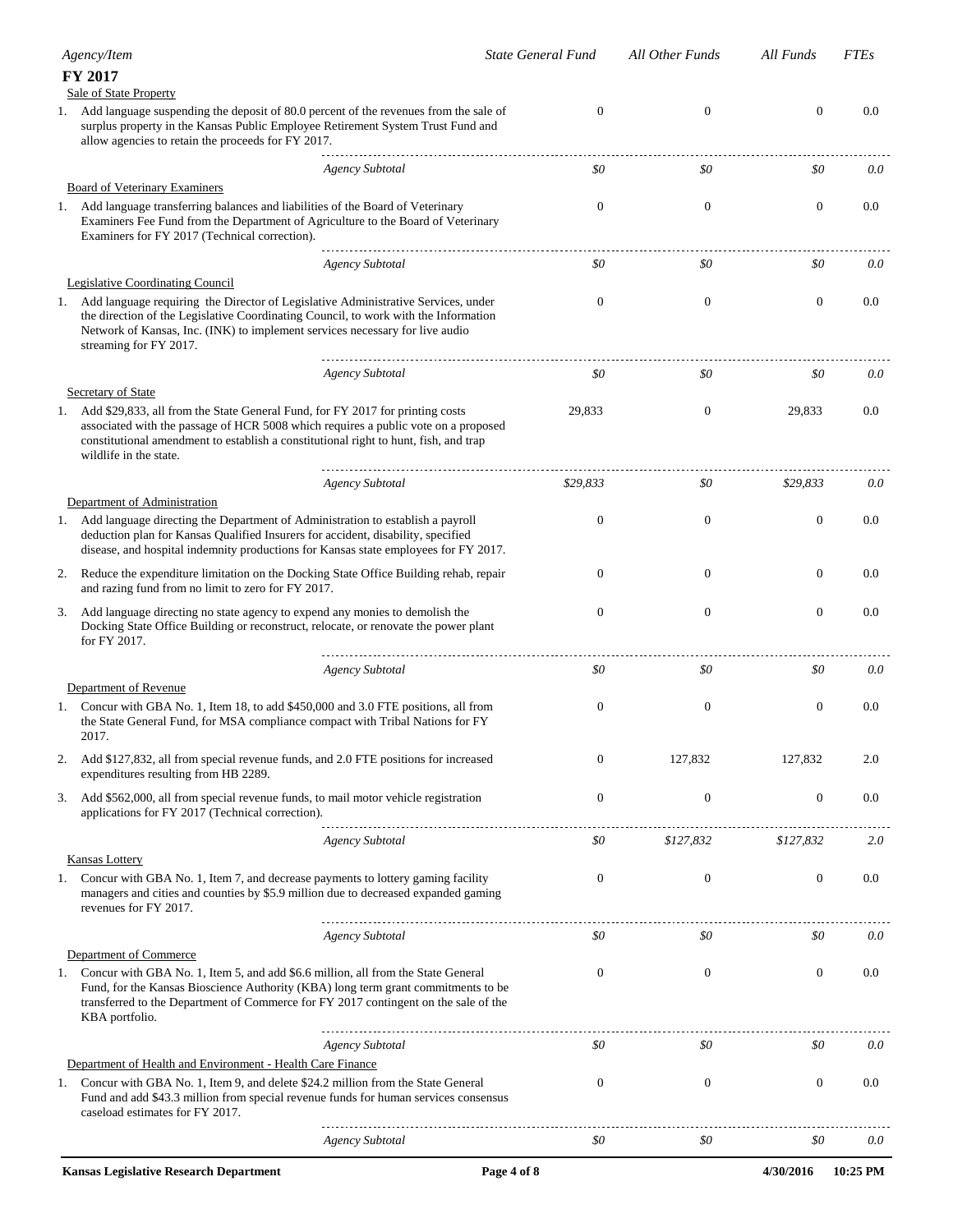|    | Agency/Item                                                                                                                                                                                                                                                                                                                                                                                                                                          | <b>State General Fund</b> | All Other Funds | All Funds      | <b>FTEs</b> |
|----|------------------------------------------------------------------------------------------------------------------------------------------------------------------------------------------------------------------------------------------------------------------------------------------------------------------------------------------------------------------------------------------------------------------------------------------------------|---------------------------|-----------------|----------------|-------------|
|    | Kansas Department for Aging and Disability Services                                                                                                                                                                                                                                                                                                                                                                                                  |                           |                 |                |             |
|    | 1. Concur with GBA No. 1, Item 9, and add \$78.3 million, including \$28.6 million from<br>the State General Fund, to fund human services consensus caseload estimates for FY<br>2017.                                                                                                                                                                                                                                                               | $\mathbf{0}$              | $\mathbf{0}$    | $\mathbf{0}$   | 0.0         |
| 2. | Concur with GBA No. 1, Item 10, and delete \$16.1 million, including \$4.7 million<br>from the State General Fund, to reallocate non-caseload medical savings to caseload<br>programs for FY 2017.                                                                                                                                                                                                                                                   | $\mathbf{0}$              | $\overline{0}$  | $\overline{0}$ | 0.0         |
| 3. | Concur with GBA No. 1, Item 14, and add \$3.9 million, all from the State General<br>Fund, to fund the continuation of a contract for diversions beds for Osawatomie State<br>Hospital for FY 2017.                                                                                                                                                                                                                                                  | $\mathbf{0}$              | $\theta$        | $\overline{0}$ | 0.0         |
| 4. | Add language directing the agency to reinstate a policy requiring mental health<br>screenings prior to inpatient placements for the Medicaid program for FY 2017.                                                                                                                                                                                                                                                                                    | $\mathbf{0}$              | $\mathbf{0}$    | $\mathbf{0}$   | 0.0         |
|    | <b>Agency Subtotal</b>                                                                                                                                                                                                                                                                                                                                                                                                                               | \$0                       | \$0             | \$0            | 0.0         |
|    | Department for Children and Families                                                                                                                                                                                                                                                                                                                                                                                                                 |                           |                 |                |             |
|    | 1. Concur with GBA No. 1, Item 9, and delete \$4.9 million, including \$1.5 million from<br>the State General Fund, to fund human services consensus caseload estimates for FY<br>2017.                                                                                                                                                                                                                                                              | $\mathbf{0}$              | $\theta$        | $\overline{0}$ | 0.0         |
| 2. | Concur with GBA No. 1, Item 4, and replace eligibility language for the Parents as<br>Teachers Program from income based to risk based criteria for FY 2017.                                                                                                                                                                                                                                                                                         | $\mathbf{0}$              | $\theta$        | $\theta$       | 0.0         |
| 3. | Concur with GBA No. 1, Item 17, and add \$1.1 million, including \$0.9 million from<br>the State General Fund, for salary increases for social workers and social worker<br>supervisors for FY 2017.                                                                                                                                                                                                                                                 | $\mathbf{0}$              | $\theta$        | $\overline{0}$ | 0.0         |
| 4. | Add language regarding the implementation of the Children's Cabinet dispersal of the<br>Children's Initiatives Fund grants for FY 2017.                                                                                                                                                                                                                                                                                                              | $\mathbf{0}$              | $\mathbf{0}$    | $\mathbf{0}$   | 0.0         |
|    | <b>Agency Subtotal</b>                                                                                                                                                                                                                                                                                                                                                                                                                               | \$0                       | \$0             | \$0            | 0.0         |
|    | <b>State Hospitals</b>                                                                                                                                                                                                                                                                                                                                                                                                                               |                           |                 |                |             |
| 1. | Add language that any superintendent or physician of a state hospital newly<br>appointed for FY 2017 shall not have a classification under the Kansas Civil Service<br>Act; any new staff, institution personnel, or employee shall be unclassified; new<br>contract personnel shall not receive a classification; and Larned State Hospital and<br>Osawatomie State Hospital shall not be outsourced or privatized without Legislative<br>approval. | $\mathbf{0}$              | $\theta$        | $\overline{0}$ | 0.0         |
| 2. | Add language that any request for proposal to provide services and management at<br>Larned State Hospital or Osawatomie State Hospital for FY 2017 must include<br>provisions for electronic medical records, with patient data not hosted offshore, and<br>any selection of entity providing services and management shall be approved by the<br>Legislature.                                                                                       | $\Omega$                  | $\theta$        | $\theta$       | 0.0         |
|    | Agency Subtotal                                                                                                                                                                                                                                                                                                                                                                                                                                      | \$0                       | 80              | \$0            | 0.0         |
|    | Osawatomie State Hospital                                                                                                                                                                                                                                                                                                                                                                                                                            |                           |                 |                |             |
| 1. | Concur with GBA No. 1, Item 15, and add \$1.3 million, all from the State General<br>Fund, to provide pay increases for registered nurses and mental health technicians for<br>FY 2017.                                                                                                                                                                                                                                                              | $\mathbf{0}$              | $\mathbf{0}$    | $\overline{0}$ | 0.0         |
|    | Agency Subtotal                                                                                                                                                                                                                                                                                                                                                                                                                                      | \$0                       | \$0             | \$0            | 0.0         |
|    | <b>Larned State Hospital</b>                                                                                                                                                                                                                                                                                                                                                                                                                         |                           |                 |                |             |
|    | 1. Concur with GBA No. 1, Item 16, and add \$450,000, all from the State General<br>Fund, to provide a pay increase for mental health technicians at Larned State Hospital<br>for FY 2017.                                                                                                                                                                                                                                                           | 0                         | $\mathbf{0}$    | $\mathbf{0}$   | 0.0         |
|    | <b>Agency Subtotal</b>                                                                                                                                                                                                                                                                                                                                                                                                                               | \$0                       | \$0             | \$0            | 0.0         |
|    | <b>Board of Regents - Tuition Cap</b>                                                                                                                                                                                                                                                                                                                                                                                                                |                           |                 |                |             |
|    | 1. Add language removing the restrictions on tuition increases, declaring null and void<br>the provisions of Section 179 of Chapter 104 of the 2015 Session Laws of Kansas for<br>FY 2017.                                                                                                                                                                                                                                                           | $\boldsymbol{0}$          | $\mathbf{0}$    | $\mathbf{0}$   | 0.0         |
|    | <b>Agency Subtotal</b>                                                                                                                                                                                                                                                                                                                                                                                                                               | \$0                       | \$0             | \$0            | 0.0         |
|    | <b>Kansas State University</b>                                                                                                                                                                                                                                                                                                                                                                                                                       |                           |                 |                |             |
| 1. | Add language allowing the Board of Regents, on behalf of Kansas State University to<br>sell and convey all the rights, title, and interest to a tract of land in Riley County,<br>Kansas for FY 2017.                                                                                                                                                                                                                                                | $\boldsymbol{0}$          | $\mathbf{0}$    | $\mathbf{0}$   | 0.0         |
|    | <b>Agency Subtotal</b>                                                                                                                                                                                                                                                                                                                                                                                                                               | \$0                       | \$0             | \$0            | 0.0         |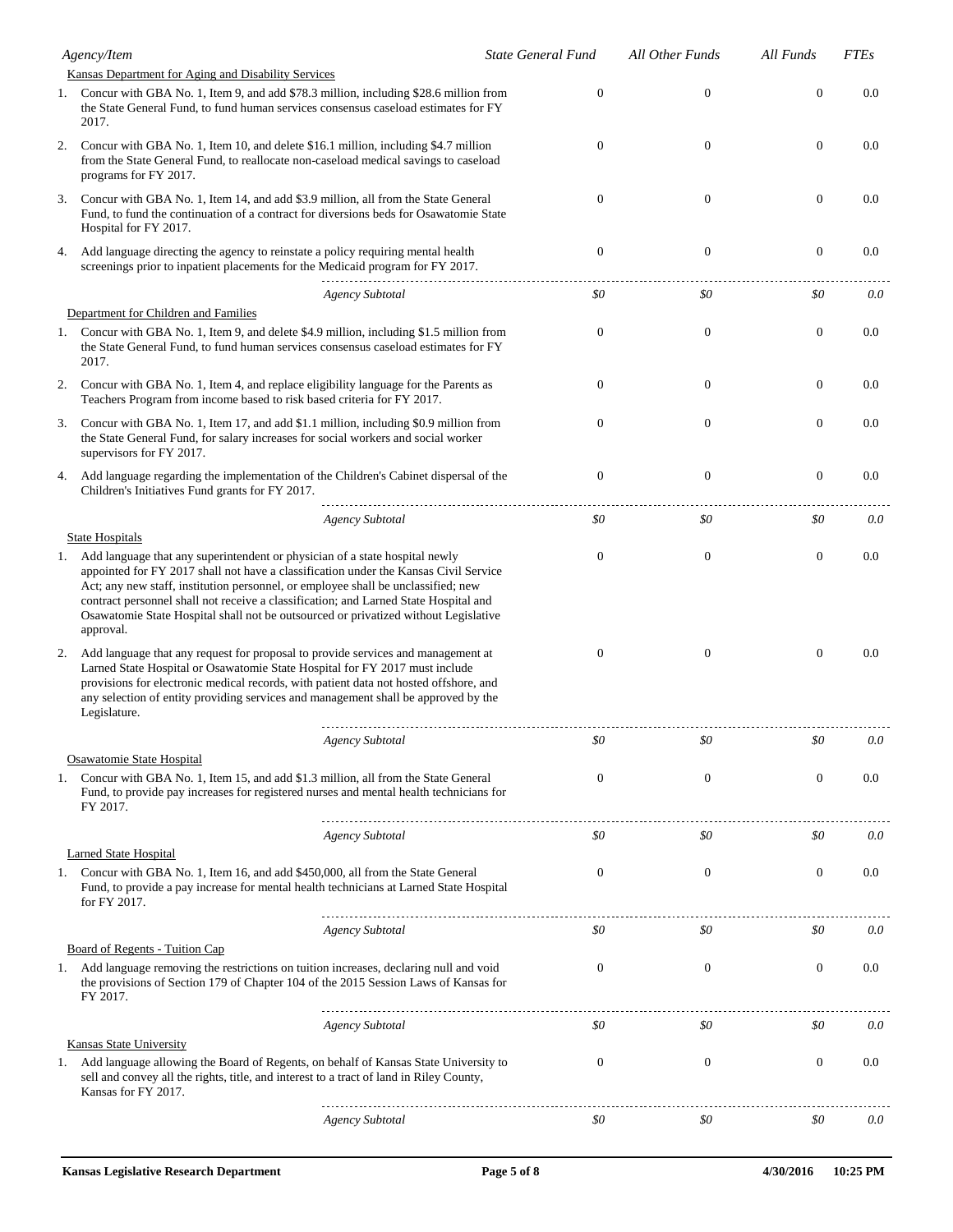|    | Agency/Item                                                                                                                                                                                                                                                                                                   | <b>State General Fund</b> | All Other Funds  | All Funds      | <b>FTEs</b> |
|----|---------------------------------------------------------------------------------------------------------------------------------------------------------------------------------------------------------------------------------------------------------------------------------------------------------------|---------------------------|------------------|----------------|-------------|
|    | <b>University of Kansas</b>                                                                                                                                                                                                                                                                                   |                           |                  |                |             |
|    | 1. Add language excluding the Johnson County Education Research Triangle Fund of<br>the University of Kansas from the provisions of Section 99 of 2016 House Sub. For<br>SB 161 for FY 2017.                                                                                                                  | $\mathbf{0}$              | $\boldsymbol{0}$ | $\overline{0}$ | 0.0         |
|    | <b>Agency Subtotal</b>                                                                                                                                                                                                                                                                                        | \$0                       | \$0              | \$0            | 0.0         |
|    | <b>State Universities</b>                                                                                                                                                                                                                                                                                     |                           |                  |                |             |
| 1. | Add language requiring the Director of the Budget to calculate State General Fund<br>allotments for any state university as a uniform percentage from the total of all<br>operating budget accounts of the State General Fund and special revenue funds of<br>each state educational institution for FY 2017. | $\Omega$                  | $\mathbf{0}$     | $\theta$       | 0.0         |
|    | <b>Agency Subtotal</b>                                                                                                                                                                                                                                                                                        | \$0                       | \$0              | \$0            | 0.0         |
|    | Department of Education                                                                                                                                                                                                                                                                                       |                           |                  |                |             |
| 1. | Add language for the parent education program requiring school districts to provide a<br>65.0 percent match for FY 2017.                                                                                                                                                                                      | $\mathbf{0}$              | $\boldsymbol{0}$ | $\theta$       | 0.0         |
|    | <b>Agency Subtotal</b>                                                                                                                                                                                                                                                                                        | \$0                       | \$0              | \$0            | 0.0         |
|    | Department of Corrections                                                                                                                                                                                                                                                                                     |                           |                  |                |             |
|    | 1. Concur in part with GBA No. 1, Item 9, and add \$319,000, all from the State General<br>Fund, to keep caseloads savings within the agency for evidence based juvenile justice<br>programs for FY 2017.                                                                                                     | 319,000                   | $\boldsymbol{0}$ | 319,000        | $0.0\,$     |
| 2. | Appropriate the Kansas Juvenile Justice Improvement Fund as a no limit special<br>revenue fund to implement SB 367 for FY 2017.                                                                                                                                                                               | $\Omega$                  | $\mathbf{0}$     | $\theta$       | 0.0         |
| 3. | Appropriate the Juvenile Alternatives to Detention Fund as a no limit special revenue<br>fund to implement SB 367 for FY 2017.                                                                                                                                                                                | $\Omega$                  | $\Omega$         | $\Omega$       | 0.0         |
| 4. | Add language allowing the agency to make its obligated per diem detention payments<br>out of the Juvenile Alternatives to Detention Fund for FY 2017.                                                                                                                                                         | $\boldsymbol{0}$          | $\boldsymbol{0}$ | $\theta$       | 0.0         |
|    | <b>Agency Subtotal</b><br><b>Adjutant General</b>                                                                                                                                                                                                                                                             | \$319,000                 | \$0              | \$319,000      | 0.0         |
|    | 1. Concur with GBA No. 1, Item 1, and appropriate the Fire Management Assistance<br>Grant-Federal Fund as a no limit fund for FY 2017.                                                                                                                                                                        | $\mathbf{0}$              | $\boldsymbol{0}$ | $\mathbf{0}$   | 0.0         |
|    | Agency Subtotal                                                                                                                                                                                                                                                                                               | \$0                       | \$0              | \$0            | 0.0         |
|    | <b>Highway Patrol</b>                                                                                                                                                                                                                                                                                         |                           |                  |                |             |
|    | 1. Add language, pending the passage of legislation creating the fund, appropriating the<br>Kansas Highway Patrol Staffing and Training Fund as a no limit fund for FY 2017.                                                                                                                                  | $\Omega$                  | $\mathbf{0}$     | $\theta$       | 0.0         |
|    | <b>Agency Subtotal</b><br><b>Emergency Medical Services Board</b>                                                                                                                                                                                                                                             | \$0                       | \$0              | \$0            | 0.0         |
| 1. | Add \$30,000, all from the EMS Operating Fund, for FY 2017 for the Interstate<br>Compact for Recognition of Emergency Medical Personnel Licensure.                                                                                                                                                            | $\boldsymbol{0}$          | 30,000           | 30,000         | 0.0         |
|    | <b>Agency Subtotal</b>                                                                                                                                                                                                                                                                                        | \$0                       | \$30,000         | \$30,000       | 0.0         |
|    | Department of Agriculture                                                                                                                                                                                                                                                                                     |                           |                  |                |             |
|    | 1. Add language appropriating the Conservation Reserve Enhancement Program Fund<br>as a no limit fund for FY 2017 (SB 330).                                                                                                                                                                                   | $\mathbf{0}$              | $\boldsymbol{0}$ | $\mathbf{0}$   | $0.0\,$     |
| 2. | Add language carrying forward unused balances in the Conservation Reserve<br>Enhancement Program account of the State Water Plan Fund from FY 2016 to FY<br>2017 (SB 330).                                                                                                                                    | $\mathbf{0}$              | $\boldsymbol{0}$ | $\theta$       | $0.0\,$     |
| 3. | Add language permitting expenditure of funds from the Conservation Reserve<br>Enhancement Program account of the State Water Plan Fund for SB 330 for FY 2017.                                                                                                                                                | $\mathbf{0}$              | $\boldsymbol{0}$ | $\theta$       | $0.0\,$     |
|    | <b>Agency Subtotal</b>                                                                                                                                                                                                                                                                                        | \$0                       | \$0              | \$0            | 0.0         |
|    | Department of Wildlife, Parks and Tourism                                                                                                                                                                                                                                                                     |                           |                  |                |             |
|    | 1. Add language permitting the agency to transfer funding between three of the agency's<br>EDIF accounts for FY 2017.                                                                                                                                                                                         | $\mathbf{0}$              | $\boldsymbol{0}$ | $\theta$       | $0.0\,$     |
|    | <b>Agency Subtotal</b>                                                                                                                                                                                                                                                                                        | \$0                       | \$0              | \$0            | 0.0         |
|    | <b>Kansas Department of Transportation</b>                                                                                                                                                                                                                                                                    |                           |                  |                |             |
|    | 1. Add \$70,000, all from the State Highway Fund, for the DUI memorial signage<br>program for FY 2017.                                                                                                                                                                                                        | $\boldsymbol{0}$          | 70,000           | 70,000         | $0.0\,$     |
| 2. | Add \$19,300, all from the State Highway Fund, for four memorial signage<br>designations as part of 2016 HB 2610 for FY 2017.                                                                                                                                                                                 | $\boldsymbol{0}$          | 19,300           | 19,300         | $0.0\,$     |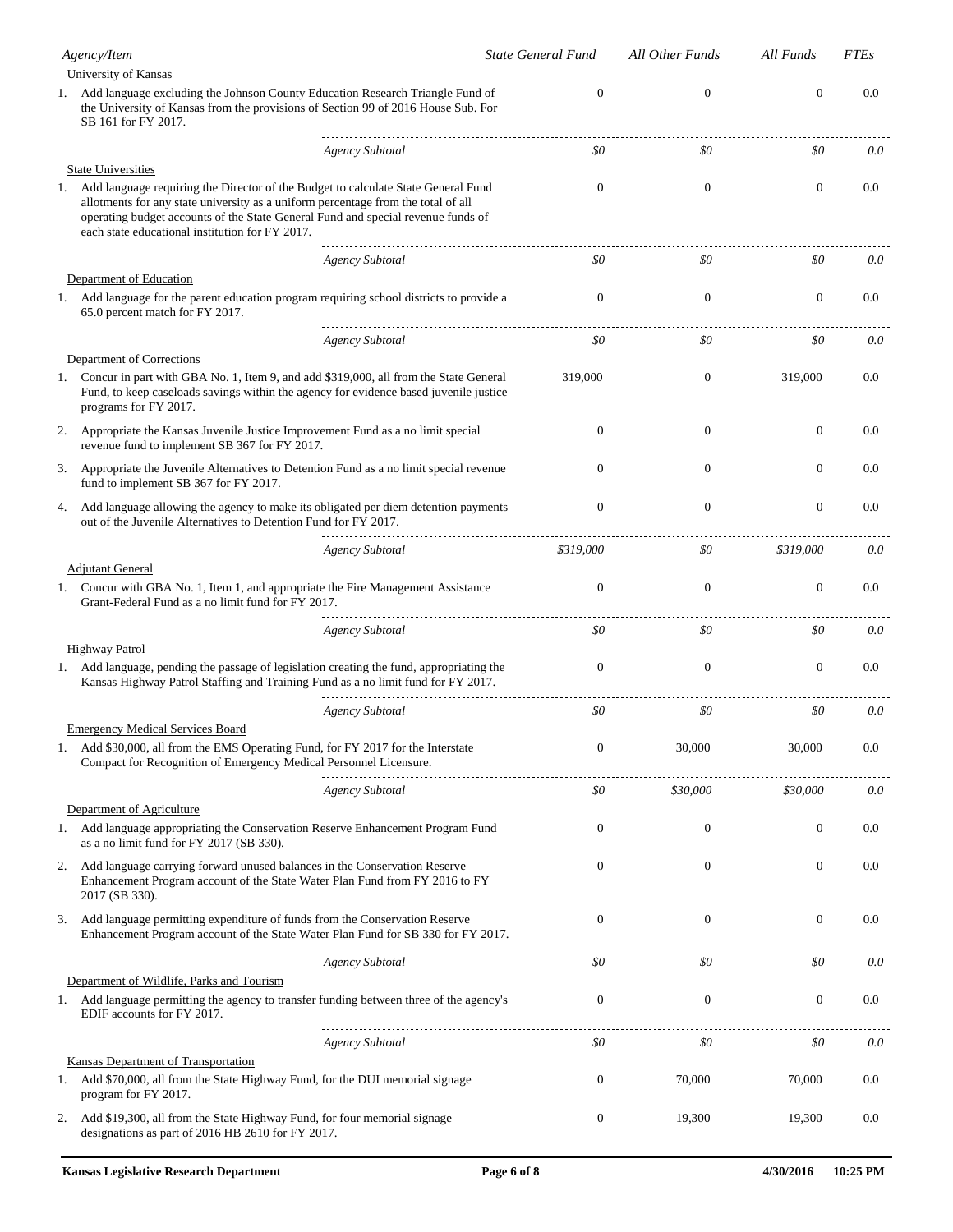| Agency/Item |                                                                                                                                                                                                                                                                                                                                                                                                                   | <b>State General Fund</b> | All Other Funds | All Funds        | <b>FTEs</b>   |
|-------------|-------------------------------------------------------------------------------------------------------------------------------------------------------------------------------------------------------------------------------------------------------------------------------------------------------------------------------------------------------------------------------------------------------------------|---------------------------|-----------------|------------------|---------------|
|             | 3. Add language directing certain duties for the Director of Unmanned Aircraft Systems<br>(UAS) for FY 2017.                                                                                                                                                                                                                                                                                                      | $\theta$                  | $\Omega$        | $\theta$         | $0.0^{\circ}$ |
|             | <b>Agency Subtotal</b>                                                                                                                                                                                                                                                                                                                                                                                            | \$0                       | \$89,300        | \$89,300         | 0.0           |
|             | Other Statewide Adjustments                                                                                                                                                                                                                                                                                                                                                                                       |                           |                 |                  |               |
| 1.          | Concur with GBA No. 1, Item 2, and add language reducing expenditure limitations<br>from the appropriated special revenue funds for the amount transferred for<br>information technology savings for FY 2017.                                                                                                                                                                                                     | $\Omega$                  | $\mathbf{0}$    | $\mathbf{0}$     | 0.0           |
| 2.          | Add language directing no expenditures can be made during FY 2016 and FY 2017<br>to proceed with integration of the Medicaid Home and Community Based Services<br>waivers if the proposed integration is planned to occur prior to FY 2019. In addition,<br>include language requiring reports to the Legislature during FY 2017.                                                                                 | $\Omega$                  | $\mathbf{0}$    | $\boldsymbol{0}$ | 0.0           |
| 3.          | Add language exempting Domestic Violence Prevention Grants from the Governor's<br>special 2016 SB 161 allotment authority in FY 2017.                                                                                                                                                                                                                                                                             | $\Omega$                  | $\mathbf{0}$    | $\mathbf{0}$     | 0.0           |
| 4.          | Concur with GBA No. 1, Item 13, and delete \$6.5 million, all from the State General<br>Fund, for projected savings due to the implementation of recommendations contained<br>within the Alvarez and Marsal Statewide Efficiency Study for FY 2017.                                                                                                                                                               | $\Omega$                  | $\mathbf{0}$    | $\mathbf{0}$     | 0.0           |
|             | <b>Agency Subtotal</b>                                                                                                                                                                                                                                                                                                                                                                                            | \$0                       | \$0             | \$0              | 0.0           |
|             | <b>KPERS Policy Change</b>                                                                                                                                                                                                                                                                                                                                                                                        |                           |                 |                  |               |
| 1.          | Do not concur with GBA No. 1, Item 19, which recommends adding language to<br>clarify provisions relating to KPERS employer contribution delays and repayment for<br>FY 2017.                                                                                                                                                                                                                                     | $\theta$                  | $\mathbf{0}$    | $\mathbf{0}$     | 0.0           |
| 2.          | Add language directing State General Fund revenues in excess of the April 2017<br>consensus revenue estimate on June 30, 2017 to be deposited in the Kansas Public<br>Employee Retirement Trust Fund for FY 2017.                                                                                                                                                                                                 | $\Omega$                  | $\mathbf{0}$    | $\mathbf{0}$     | 0.0           |
| 3.          | Add language directing that an amount of State General Fund monies equivalent to<br>the amount received in Tobacco Settlement Funds in excess of all expenditures and<br>transfers made from the Kansas Endowment for Youth Fund to the Kansas Public<br>Employee Retirement Trust Fund for the purposes of repaying the lapsed amount of<br>KPERS employer contributions plus 8.0 percent per annum for FY 2017. | $\theta$                  | $\overline{0}$  | $\boldsymbol{0}$ | 0.0           |
|             | <b>Agency Subtotal</b>                                                                                                                                                                                                                                                                                                                                                                                            | \$0                       | \$0             | \$0              | 0.0           |
|             | <b>TOTAL</b>                                                                                                                                                                                                                                                                                                                                                                                                      | \$348,833                 | \$247,132       | \$595,965        | 2.0           |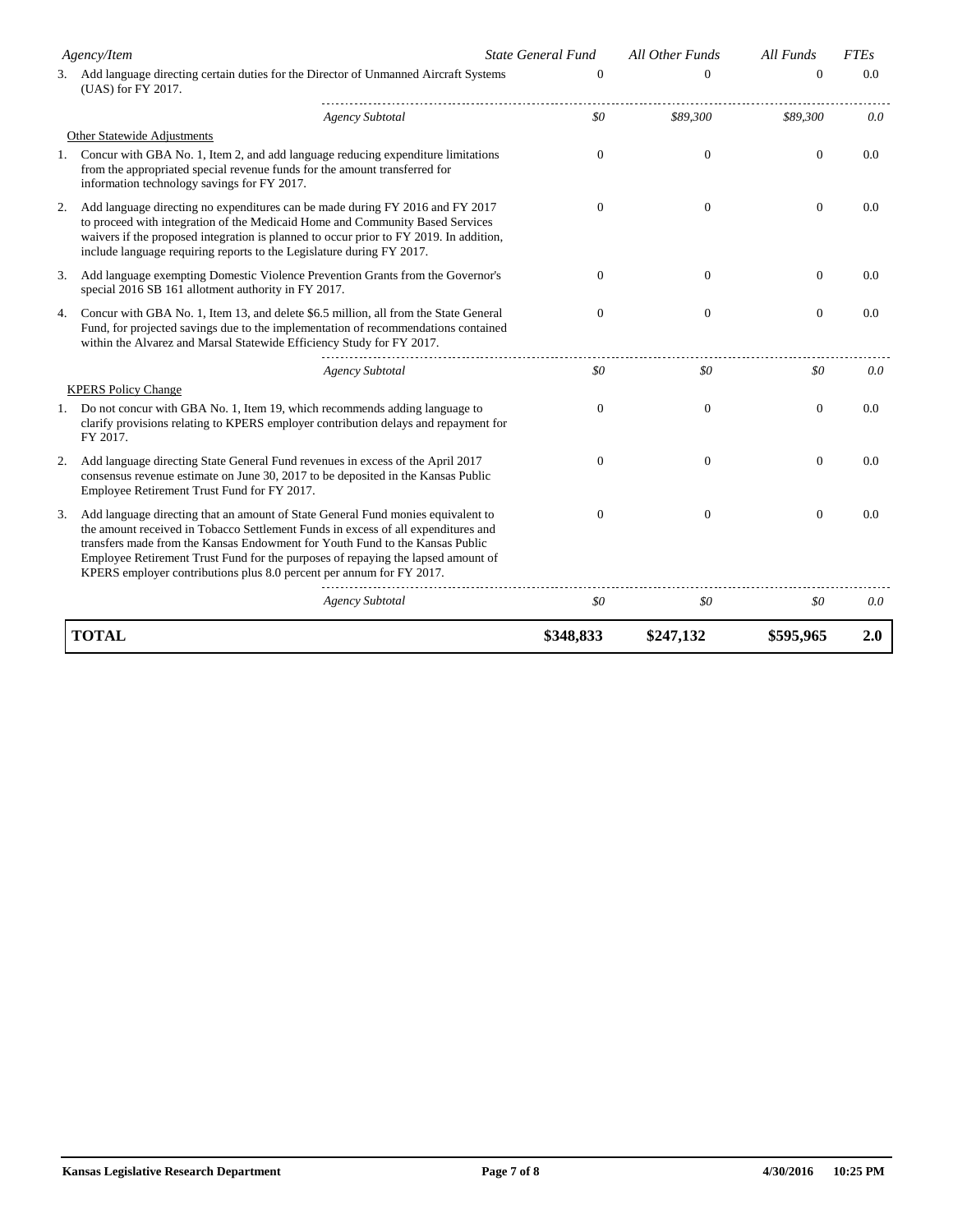|    | Agency/Item                                                                                                                                                                                                                                                                                                                      | <b>State General Fund</b> | All Other Funds | All Funds      | <b>FTEs</b> |
|----|----------------------------------------------------------------------------------------------------------------------------------------------------------------------------------------------------------------------------------------------------------------------------------------------------------------------------------|---------------------------|-----------------|----------------|-------------|
|    | <b>FY 2018</b>                                                                                                                                                                                                                                                                                                                   |                           |                 |                |             |
|    | Department of Administration                                                                                                                                                                                                                                                                                                     |                           |                 |                |             |
|    | 1. Add language directing the Department of Administration to establish a payroll<br>deduction plan for Kansas Qualified Insurers to offer accident, disability, specified<br>disease and hospital indemnity productions to Kansas State employees for FY 2018.                                                                  | $\theta$                  | $\mathbf{0}$    | $\mathbf{0}$   | 0.0         |
|    | <b>Agency Subtotal</b>                                                                                                                                                                                                                                                                                                           | \$0                       | \$0             | \$0            | 0.0         |
|    | Department of Health and Environment - Health Care Finance                                                                                                                                                                                                                                                                       |                           |                 |                |             |
| 1. | Concur with GBA No. 1, Item 8, and consolidate the KanCare caseload expenditures<br>budget and report in the Department of Health and Environment for FY 2018.                                                                                                                                                                   | $\theta$                  | $\mathbf{0}$    | $\mathbf{0}$   | 0.0         |
|    | <b>Agency Subtotal</b>                                                                                                                                                                                                                                                                                                           | \$0                       | \$0             | \$0            | 0.0         |
|    | <b>State Hospitals</b>                                                                                                                                                                                                                                                                                                           |                           |                 |                |             |
| 1. | Add language that any superintendent or physician of a state hospital newly<br>appointed for FY 2018 shall not have a classification under the Kansas Civil Service                                                                                                                                                              | $\Omega$                  | $\Omega$        | $\mathbf{0}$   | 0.0         |
|    | Act; any newly appointed staff, institution personnel, or employee shall be<br>unclassified; new contract personnel shall not receive a classification; and Larned                                                                                                                                                               |                           |                 |                |             |
|    | State Hospital and Osawatomie State Hospital shall not be outsourced or privatized<br>without Legislative approval.                                                                                                                                                                                                              |                           |                 |                |             |
|    | <b>Agency Subtotal</b>                                                                                                                                                                                                                                                                                                           | \$0                       | \$0             | \$0            | 0.0         |
|    | <b>KPERS Policy Change</b>                                                                                                                                                                                                                                                                                                       |                           |                 |                |             |
|    | 1. Add language directing State General Fund revenues in excess of the April 2018<br>consensus revenue estimate on June 30, 2018 to be deposited in the Kansas Public<br>Employee Retirement Trust Fund for FY 2018.                                                                                                             | $\Omega$                  | $\mathbf{0}$    | $\overline{0}$ | 0.0         |
| 2. | Transfer the amount received in Tobacco Settlement Funds in excess of all<br>expenditures and transfers made from the Kansas Endowment for Youth Fund to the<br>Kansas Public Employee Retirement Trust Fund for the purposes of repaying the<br>lapsed amount of KPERS employer contributions plus 8.0 percent per annum for FY | $\theta$                  | $\overline{0}$  | $\mathbf{0}$   | 0.0         |
|    | 2018.                                                                                                                                                                                                                                                                                                                            |                           |                 |                |             |
| 3. | Add language directing that if on June 30, 2018 the KPERS Trust Fund has not been<br>fully repaid for the amount of the delayed contribution plus interest the Director of<br>Account and Reports certify a transfer from the State General Fund to the KPERS<br>Trust Fund in this amount on June 30, 2018 for FY 2018.         | $\Omega$                  | $\mathbf{0}$    | $\mathbf{0}$   | 0.0         |
|    | <b>Agency Subtotal</b>                                                                                                                                                                                                                                                                                                           | \$0                       | \$0             | \$0            | 0.0         |
|    | <b>TOTAL</b>                                                                                                                                                                                                                                                                                                                     | \$0                       | \$0             | \$0            | 0.0         |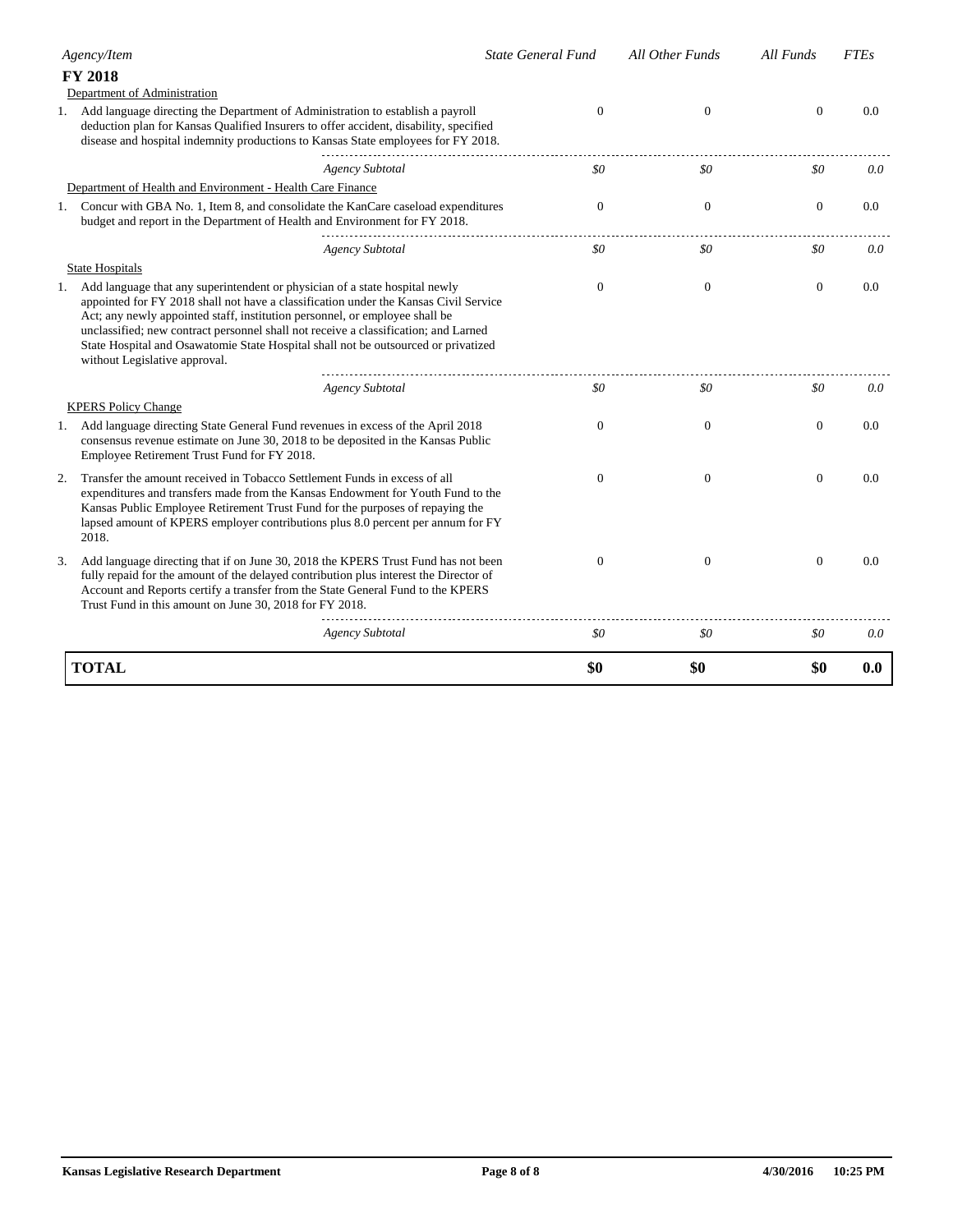# **Bill Explanation on Omnibus Appropriations - CCR for SB 249**

| <b>House Adjustments</b> |                                                                                                                                                                                      | <b>Senate Adjustments</b>                                                      | <b>Conference Committee</b>                                                  |  |  |
|--------------------------|--------------------------------------------------------------------------------------------------------------------------------------------------------------------------------------|--------------------------------------------------------------------------------|------------------------------------------------------------------------------|--|--|
|                          | Sec. -- - Department of Health and Environment -<br><b>Health Care Finance</b>                                                                                                       | Sec. -- - Department of Health and Environment -<br><b>Health Care Finance</b> | Sec. -- Department of Health and Environment -<br><b>Health Care Finance</b> |  |  |
|                          | 1. Concur with GBA No. 1, Item 8, and consolidate the<br>KanCare caseload expenditures budget and report in the<br>Department of Health and Environment for FY 2018.                 | 1. Concur with the House and adopt GBA No. 1, Item 8.                          | 1. Concur with the House and adopt GBA No. 1, Item 8.                        |  |  |
| Sec.                     | - Highway Patrol                                                                                                                                                                     | - Highway Patrol<br>Sec.                                                       | Sec. $-$ Highway Patrol                                                      |  |  |
|                          | 1. Pay \$17,660, all from existing resources in the agency's<br>operations account, for claims against the state in FY<br>2016.                                                      | 1. Did not recommend paying the claim.                                         | 1. Concur with the Senate and do not pay the claim.                          |  |  |
|                          | Sec. $-$ Department of Corrections                                                                                                                                                   | Sec. $ -$ Department of Corrections                                            | Sec. $2 -$ Department of Corrections                                         |  |  |
|                          | 1. Pay \$6,556, all from existing resources in the agency's<br>State General Fund operations account, for claims<br>against the state in FY 2016.                                    | 1. Concur with the House and pay the claims.                                   | 1. Concur with the House and pay the claims.                                 |  |  |
|                          | Sec. -- - El Dorado Correctional Facility                                                                                                                                            | Sec. -- - El Dorado Correctional Facility                                      | Sec. $2 - E1$ Dorado Correctional Facility                                   |  |  |
|                          | 1. Pay \$9, all from existing resources in the agency's State<br>General Fund operations account, for claims against the<br>state in FY 2016.                                        | 1. Concur with the House and pay the claims.                                   | 1. Concur with the House and pay the claims.                                 |  |  |
|                          | Sec. -- Hutchinson Correctional Facility                                                                                                                                             | Sec. -- Hutchinson Correctional Facility                                       | Sec. $2 -$ Hutchinson Correctional Facility                                  |  |  |
|                          | 1. Pay \$373, all from existing resources in the agency's<br>State General Fund operations account, for claims<br>against the state in FY 2016.                                      | 1. Concur with the House and pay the claims.                                   | 1. Concur with the House and pay the claims.                                 |  |  |
|                          | Sec. -- - Lansing Correctional Facility                                                                                                                                              | Sec. -- - Lansing Correctional Facility                                        | Sec. $2 -$ Lansing Correctional Facility                                     |  |  |
|                          | 1. Pay \$419, all from existing resources in the agency's<br>State General Fund operations account, for claims<br>against the state in FY 2016.                                      | 1. Concur with the House and pay the claims.                                   | 1. Concur with the House and pay the claims.                                 |  |  |
|                          | Sec. -- - Larned State Hospital                                                                                                                                                      | Sec. -- - Larned State Hospital                                                | Sec. 3 - Larned State Hospital                                               |  |  |
|                          | 1. Pay \$636, all from existing resources in the Larned<br>State Hospital - Operating Expenditures account of the<br>State General Fund, for claims against the state in FY<br>2016. | 1. Concur with the House and pay the claim.                                    | 1. Concur with the House and pay the claim.                                  |  |  |
|                          |                                                                                                                                                                                      |                                                                                |                                                                              |  |  |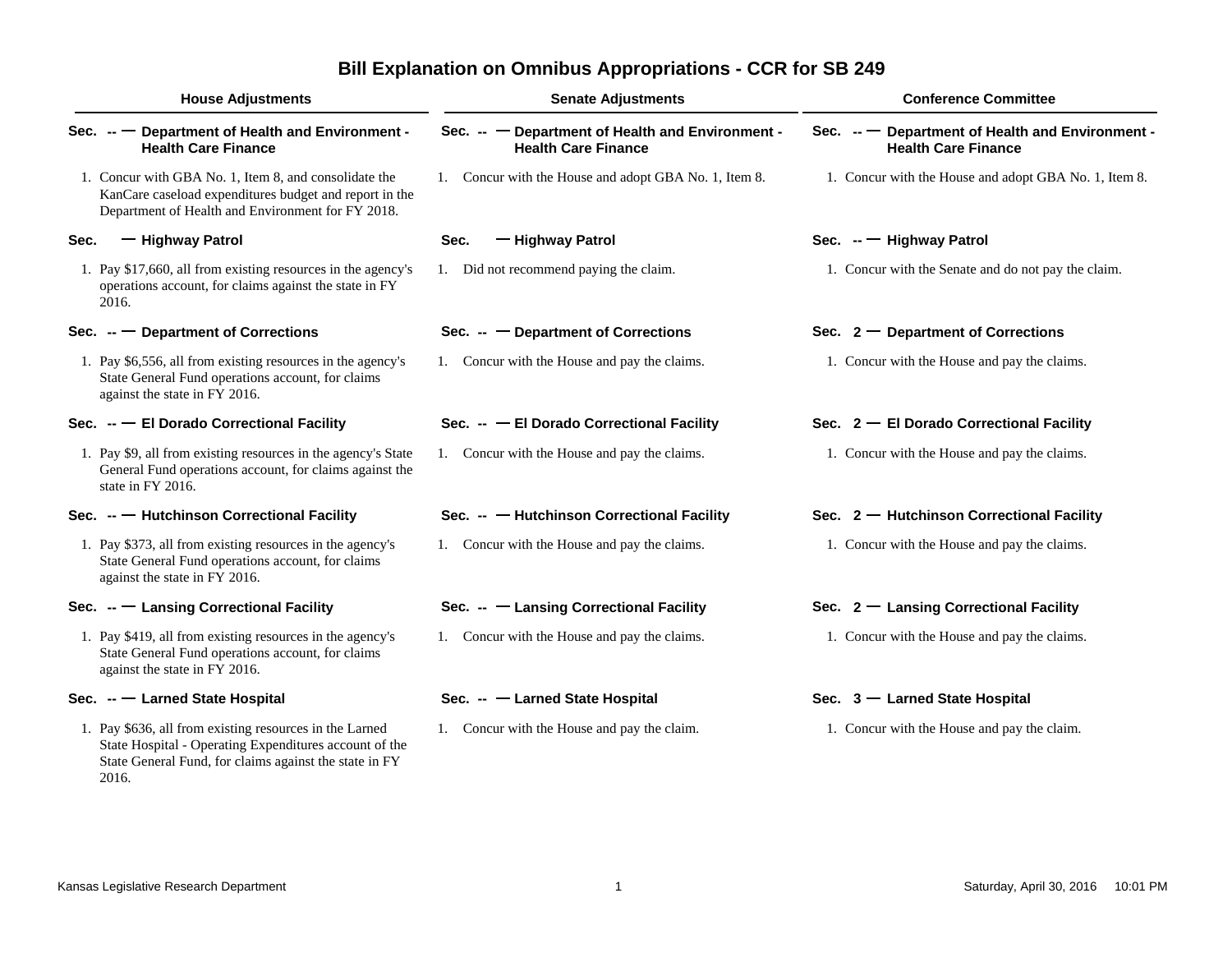| <b>House Adjustments</b>                                                                                                                                                                                                                                                                       | <b>Senate Adjustments</b>                                          | <b>Conference Committee</b>                                                                                                                                                                                                                                                                               |
|------------------------------------------------------------------------------------------------------------------------------------------------------------------------------------------------------------------------------------------------------------------------------------------------|--------------------------------------------------------------------|-----------------------------------------------------------------------------------------------------------------------------------------------------------------------------------------------------------------------------------------------------------------------------------------------------------|
| - Adjutant General<br>Sec.                                                                                                                                                                                                                                                                     | - Adjutant General<br>Sec.                                         | Sec. 4 - Adjutant General                                                                                                                                                                                                                                                                                 |
| 1. Pay \$4,000, all from existing resources in the agency's<br>State General Fund operations account, for claims<br>against the state in FY 2016.                                                                                                                                              | 1. Concur with the House and pay the claims.                       | 1. Concur with the House and pay the claims.                                                                                                                                                                                                                                                              |
| Sec. $-$ Legislature                                                                                                                                                                                                                                                                           | Sec. $-$ - Legislature                                             | Sec. $5 -$ Legislature                                                                                                                                                                                                                                                                                    |
| 1. Add \$61,418, all from the State General Fund, to<br>reimburse McPherson and Butler counties for legal<br>costs incurred for sexually violent predator proceedings<br>in FY 2016 (Claims Bill).                                                                                             | 1. Concur with the House and add the funding and pay the<br>claim. | 1. Concur with the House and add the funding and pay the<br>claim.                                                                                                                                                                                                                                        |
| Sec. $-$ Department of Revenue                                                                                                                                                                                                                                                                 | Sec. $ -$ Department of Revenue                                    | Sec. $6$ – Department of Revenue                                                                                                                                                                                                                                                                          |
| 1. Pay \$22,944 all from the Motor-Vehicle Fuel Tax<br>Refund Fund, for refund requests submitted after the<br>one-year statute of limitations in FY 2016.                                                                                                                                     | 1. Concur with the House and pay the claims.                       | 1. Concur with the House and pay the claims.                                                                                                                                                                                                                                                              |
| Sec. -- Board of Veterinary Examiners                                                                                                                                                                                                                                                          | Sec. -- - Board of Veterinary Examiners                            | Sec. 8 - Board of Veterinary Examiners                                                                                                                                                                                                                                                                    |
| 1. Add language transferring balances and liabilities of the<br>Board of Veterinary Examiners Fee Fund from the<br>Department of Agriculture to the Board of Veterinary<br>Examiners for FY 2017 (Technical correction).                                                                       | 1. Concur with the House and add the language.                     | 1. Concur with the House and add the language.                                                                                                                                                                                                                                                            |
| Sec. -- Legislative Coordinating Council                                                                                                                                                                                                                                                       | Sec. -- - Legislative Coordinating Council                         | Sec. 9 - Legislative Coordinating Council                                                                                                                                                                                                                                                                 |
| 1. Did not consider adding the language.                                                                                                                                                                                                                                                       | 1. Did not consider adding the language                            | 1. Add language requiring the Director of Legislative<br>Administrative Services, under the direction of the<br>Legislative Coordinating Council, to work with the<br>Information Network of Kansas, Inc. (INK) to<br>determine and implement services necessary for live<br>audio streaming for FY 2017. |
| Sec. $-$ Secretary of State                                                                                                                                                                                                                                                                    | Sec. $ -$ Secretary of State                                       | Sec. 10-Secretary of State                                                                                                                                                                                                                                                                                |
| 1. Add \$29,833, all from the State General Fund, for<br>printing costs associated with the passage of HCR 5008<br>which requires a public vote on a proposed<br>constitutional amendment to establish a constitutional<br>right to hunt, fish, and trap wildlife in the state for FY<br>2017. | 1. Did not recommend adding the funding.                           | 1. Concur with the House and add the funding.                                                                                                                                                                                                                                                             |
| Sec. $-$ Department of Administration                                                                                                                                                                                                                                                          | Sec. $ -$ Department of Administration                             | Sec. 11- Department of Administration                                                                                                                                                                                                                                                                     |
| 1. Did not consider reducing the expenditure limitation.                                                                                                                                                                                                                                       | 1. Did not consider reducing the expenditure limitation.           | 1. Reduce the expenditure limitation on the Docking State<br>Office Building rehab, repair, and razing fund from no                                                                                                                                                                                       |

limit to zero for FY 2016.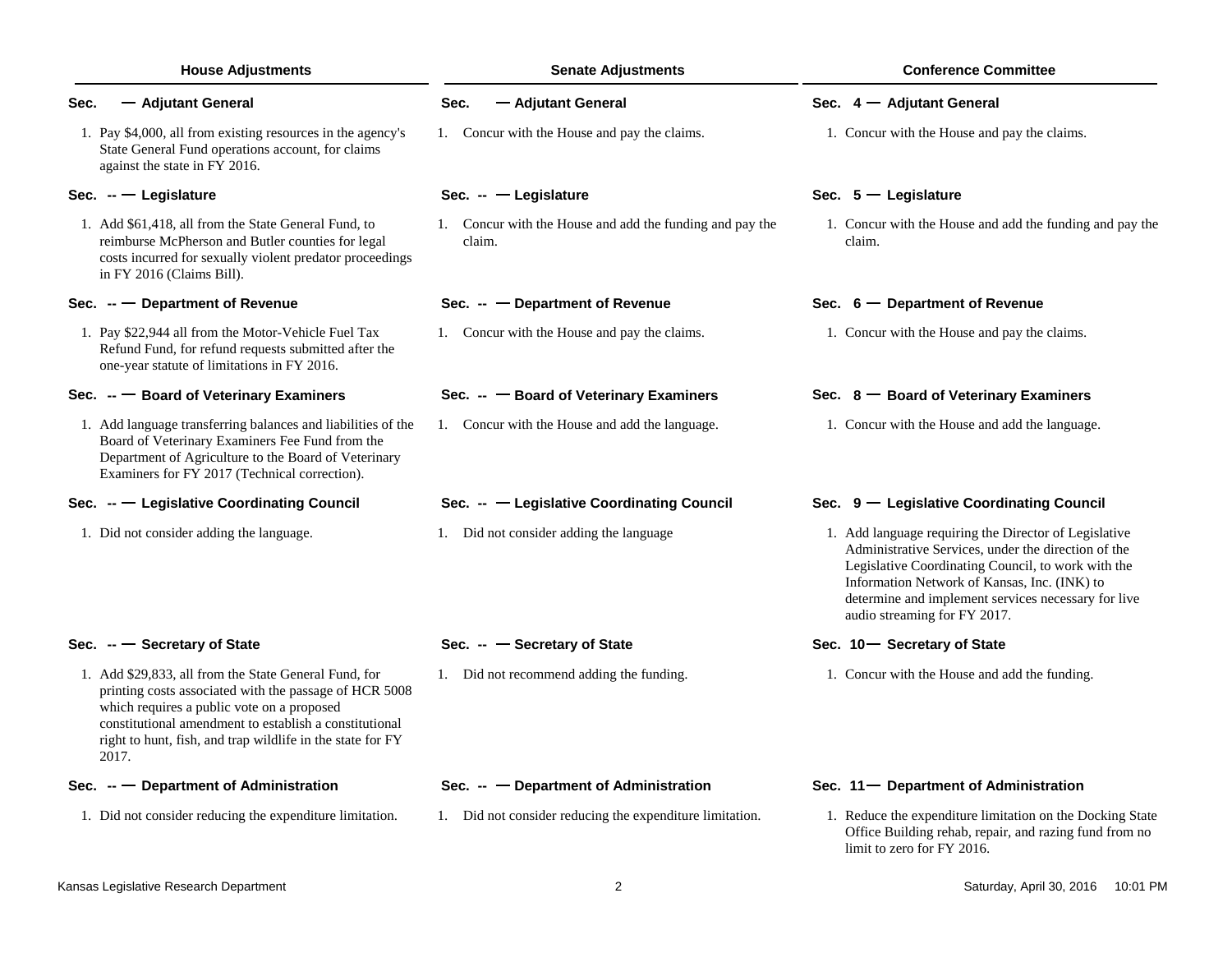| <b>House Adjustments</b>                                                                                                                                                                                                                                    | <b>Senate Adjustments</b>                                   | <b>Conference Committee</b>                                                                                                                                                                                                                                         |  |  |
|-------------------------------------------------------------------------------------------------------------------------------------------------------------------------------------------------------------------------------------------------------------|-------------------------------------------------------------|---------------------------------------------------------------------------------------------------------------------------------------------------------------------------------------------------------------------------------------------------------------------|--|--|
| Sec. $-$ Department of Administration                                                                                                                                                                                                                       | Sec. -- - Department of Administration                      | Sec. 12- Department of Administration                                                                                                                                                                                                                               |  |  |
| 1. Concur with GBA No. 1, Item 13, to delete \$6.5<br>million, all from the State General Fund, for projected<br>savings due to the implementation of recommendations<br>contained within the Alvarez and Marsal Statewide<br>Efficiency Study for FY 2017. | 1. Concur with the House and adopt GBA No. 1, Item 13.      | 1. Concur with the House and adopt GBA No. 1, Item 13.                                                                                                                                                                                                              |  |  |
| 2. Did not consider reducing the expenditure limitation.                                                                                                                                                                                                    | Did not consider reducing the expenditure limitation.<br>2. | 2. Reduce the expenditure limitation on the Docking State<br>Office Building rehab, repair, and razing fund from no<br>limit to zero for FY 2017.                                                                                                                   |  |  |
| Sec. $-$ Department of Administration                                                                                                                                                                                                                       | Sec. $ -$ Department of Administration                      | Sec. 13- Department of Administration                                                                                                                                                                                                                               |  |  |
| 1. Did not consider adding the language.                                                                                                                                                                                                                    | 1. Did not consider adding the language.                    | 1. Add language directing the Department of<br>Administration to establish a payroll deduction plan for<br>Kansas Qualified Insurers to offer accident, disability,<br>specified disease, and hospital indemnity products to<br>Kansas State employees for FY 2017. |  |  |
| 2. Did not consider adding the language.                                                                                                                                                                                                                    | 2. Did not consider adding the language.                    | 2. Add language directing the Department of<br>Administration to establish a payroll deduction plan for<br>Kansas Qualified Insurers of accident, disability,<br>specified disease, and hospital indemnity products for<br>Kansas State employees for FY 2018.      |  |  |
| Sec. $-$ Department of Revenue                                                                                                                                                                                                                              | Sec. $ -$ Department of Revenue                             | Sec. 14 – Department of Revenue                                                                                                                                                                                                                                     |  |  |
| 1. Concur with GBA No. 1, Item 18, and add \$450,000<br>and 3.0 FTE positions, all from the State General Fund,<br>for MSA compliance compact with Tribal Nations for<br>FY 2017.                                                                           | 1. Concur with the House and adopt GBA No. 1, Item 18.      | 1. Concur with the House and adopt GBA No. 1, Item 18.                                                                                                                                                                                                              |  |  |
| 2. Add \$562,000, all from special revenue funds, to mail<br>motor vehicle registration applications for FY 2017<br>(Technical correction).                                                                                                                 | Concur with the House and add the funding.<br>2.            | 2. Concur with the House and add the funding.                                                                                                                                                                                                                       |  |  |
| 3. Did not consider adding the funding.                                                                                                                                                                                                                     | 3. Did not consider adding the funding.                     | 3. Add \$127,832, all from special revenue funds, and 2.0<br>FTE positions for increased expenditures resulting from<br>HB 2289 for FY 2017.                                                                                                                        |  |  |
| Sec. -- Kansas Lottery                                                                                                                                                                                                                                      | Sec. -- Kansas Lottery                                      | Sec. 15 <sup>-</sup> Kansas Lottery                                                                                                                                                                                                                                 |  |  |
| 1. Concur with GBA No. 1, Item 7, and increase payments                                                                                                                                                                                                     | 1. Concur with the House and adopt GBA No. 1, Item 7.       | 1. Concur with the House and adopt GBA No. 1, Item 7.                                                                                                                                                                                                               |  |  |

gaming revenues in FY 2016.

to lottery gaming facility managers and cities and counties by \$1.4 million due to increased expanded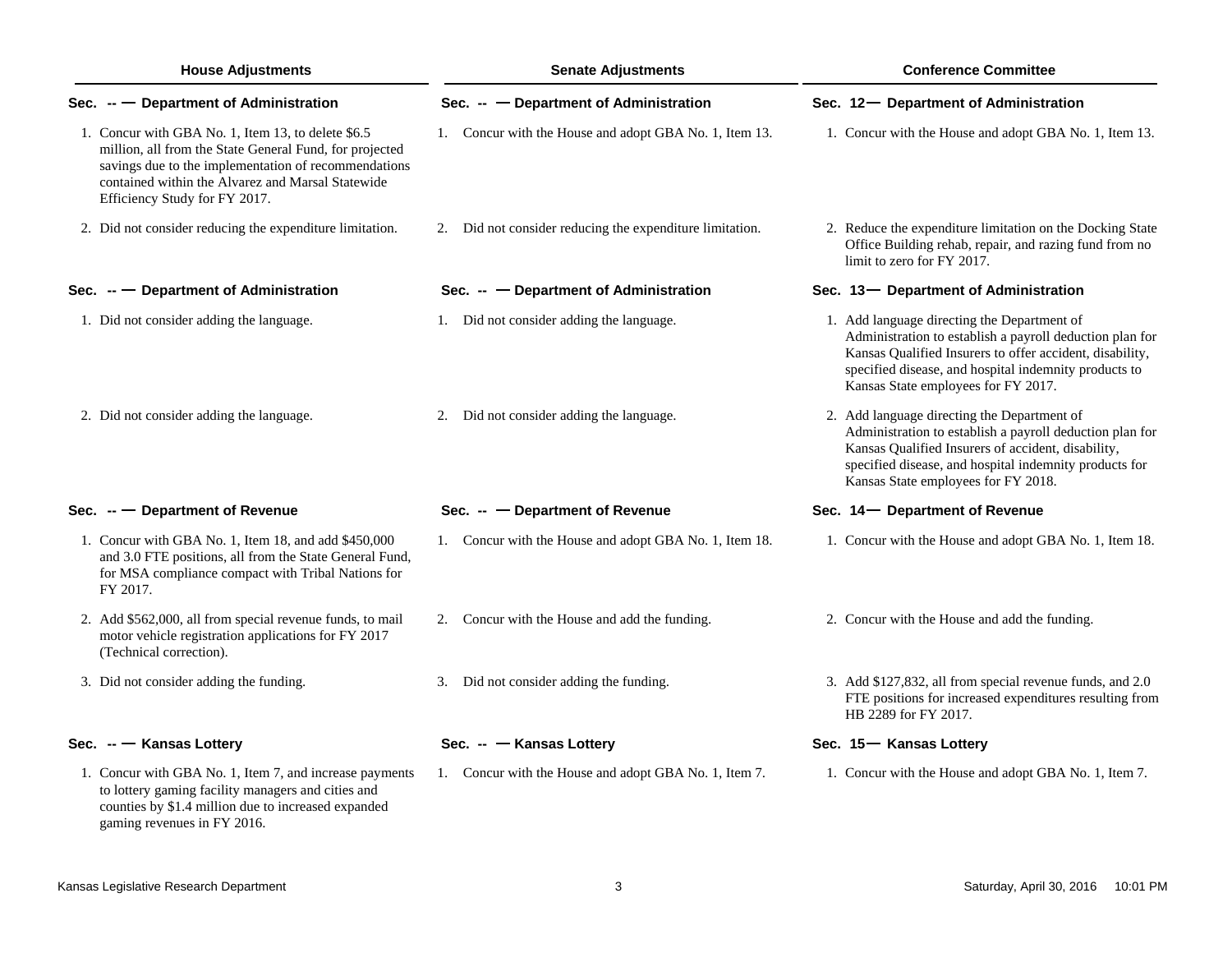| <b>House Adjustments</b>                                                                                                                                                                                                                                                                | <b>Senate Adjustments</b>                                                      | <b>Conference Committee</b>                                                    |  |  |
|-----------------------------------------------------------------------------------------------------------------------------------------------------------------------------------------------------------------------------------------------------------------------------------------|--------------------------------------------------------------------------------|--------------------------------------------------------------------------------|--|--|
| 1. Concur with GBA No. 1, Item 7, and decrease<br>payments to lottery gaming facility managers and cities<br>and counties by \$5.9 million due to decreased expanded<br>gaming revenues for FY 2017.                                                                                    | 1. Concur with the House and adopt GBA No. 1, Item 7.                          | 1. Concur with the House and adopt GBA No. 1, Item 7.                          |  |  |
| 2. Concur with GBA No. 1, Item 7, and increase the<br>transfer from the Kansas Lottery to the State Gaming<br>Revenues Fund by \$2.0 million in FY 2016.                                                                                                                                | 2. Concur with the House and adopt GBA No. 1, Item 7.                          | 2. Concur with the House and adopt GBA No. 1, Item 7.                          |  |  |
| Sec. $-$ Department of Commerce                                                                                                                                                                                                                                                         | - Department of Commerce<br>$Sec. -$                                           | Sec. 16 - Department of Commerce                                               |  |  |
| 1. Concur with GBA No. 1, Item 2, and delete \$127,547<br>from the Economic Development Initiatives Fund<br>Operating Grant account in FY 2016.                                                                                                                                         | 1. Concur with the House and delete the funding.                               | 1. Concur with the House and delete the funding.                               |  |  |
| 2. Concur with GBA No. 1, Item 5, and add \$6.6 million,<br>all from the State General Fund, for the Kansas<br>Bioscience Authority (KBA) long term grant<br>commitments to be transferred to the Department of<br>Commerce for FY 2017 contingent on the sale of the<br>KBA portfolio. | 2. Concur with the House and add the funding.                                  | 2. Concur with the House and add the funding.                                  |  |  |
| Sec. -- Department of Health and Environment -<br><b>Health Care Finance</b>                                                                                                                                                                                                            | Sec. -- - Department of Health and Environment -<br><b>Health Care Finance</b> | Sec. 17- Department of Health and Environment -<br><b>Health Care Finance</b>  |  |  |
| 1. Concur with GBA No. 1, Item 9, and delete \$23.7<br>million from the State General Fund and add \$33.8<br>million from special revenue funds for human services<br>consensus caseload estimates in FY 2016.                                                                          | 1. Concur with the House and adopt GBA No. 1, Item 9.                          | 1. Concur with the House and adopt GBA No. 1, Item 9.                          |  |  |
| Sec. -- Department of Health and Environment -<br><b>Health Care Finance</b>                                                                                                                                                                                                            | Sec. -- - Department of Health and Environment -<br><b>Health Care Finance</b> | Sec. 18 - Department of Health and Environment -<br><b>Health Care Finance</b> |  |  |
| 1. Concur with GBA No. 1, Item 9, and delete \$24.2<br>million from the State General Fund and add \$43.3<br>million from special revenue funds for human services<br>consensus caseload estimates for FY 2017.                                                                         | 1. Concur with the House and adopt GBA No. 1, Item 9.                          | 1. Concur with the House and adopt GBA No. 1, Item 9.                          |  |  |
| Sec. -- Kansas Department for Aging and<br><b>Disability Services</b>                                                                                                                                                                                                                   | Sec. -- Kansas Department for Aging and<br><b>Disability Services</b>          | Sec. 19- Kansas Department for Aging and<br><b>Disability Services</b>         |  |  |
| 1. Concur with GBA No 1, Item 9, and add \$95.8 million,<br>including \$34.8 million from the State General Fund, to<br>fund human services consensus caseload estimates in                                                                                                             | 1. Concur with the House and adopt GBA No. 1, Item 9.                          | 1. Concur with the House and adopt GBA No. 1, Item 9.                          |  |  |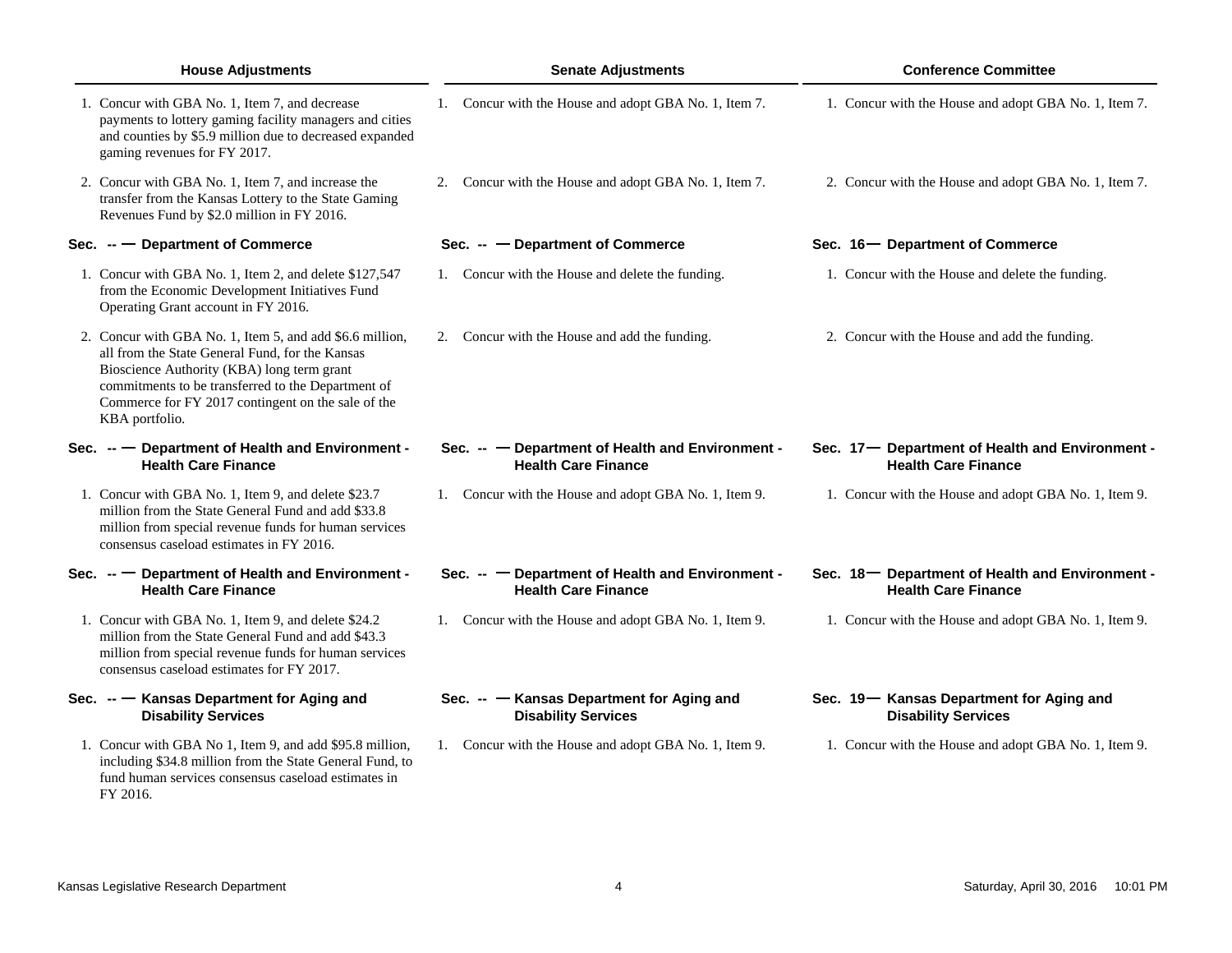| <b>House Adjustments</b>                                                                                                                                                                                                                                                                                                                                                      | <b>Senate Adjustments</b>                                               | <b>Conference Committee</b>                                                                                                                                             |  |  |
|-------------------------------------------------------------------------------------------------------------------------------------------------------------------------------------------------------------------------------------------------------------------------------------------------------------------------------------------------------------------------------|-------------------------------------------------------------------------|-------------------------------------------------------------------------------------------------------------------------------------------------------------------------|--|--|
| 2. Concur with GBA No. 1, Item 10, and delete \$32.0<br>million, including \$11.2 million from the State General<br>Fund, to reallocate non-caseload medical savings to<br>caseload programs in FY 2016.                                                                                                                                                                      | 2. Concur with the House and adopt GBA No. 1, Item 10.                  | 2. Concur with the House and adopt GBA No. 1, Item 10.                                                                                                                  |  |  |
| Sec. -- Larned State Hospital                                                                                                                                                                                                                                                                                                                                                 | Sec. -- - Larned State Hospital                                         | Sec. 19- Larned State Hospital                                                                                                                                          |  |  |
| 1. Concur with GBA No. 1, Item 12, and add \$1.9 million,<br>all from the State General Fund, and delete \$1.9<br>million, all from the Title XIX Fund, to replace<br>Disproportionate Share revenues lost due to a previous<br>calculation of Sexual Predator Treatment Program<br>patients in the indigent patient population group at<br>Larned State Hospital in FY 2016. | 1. Concur with the House and adopt the GBA No. 1, Item<br>12.           | 1. Concur with the House and adopt the GBA No. 1, Item<br>12.                                                                                                           |  |  |
| Sec. -- Osawatomie State Hospital                                                                                                                                                                                                                                                                                                                                             | Sec. -- Csawatomie State Hospital                                       | Sec. 19- Osawatomie State Hospital                                                                                                                                      |  |  |
| 1. Concur with GBA No. 1, Item 11, and add \$9.5 million,<br>all from the State General Fund, and delete \$5.9<br>million, all from special revenue funds, to replace fee<br>fund revenue and Title XIX funding lost due to<br>decertification and for costs associated with the<br>recertification of Osawatomie State Hospital in FY<br>2016.                               | 1. Concur with the House and adopt the GBA No. 1, Item<br>11.           | 1. Concur with the House and adopt the GBA No. 1, Item<br>11.                                                                                                           |  |  |
| Sec. -- T Kansas Department for Aging and<br><b>Disability Services</b>                                                                                                                                                                                                                                                                                                       | Sec. -- - Kansas Department for Aging and<br><b>Disability Services</b> | Sec. 20 – Kansas Department for Aging and<br><b>Disability Services</b>                                                                                                 |  |  |
| 1. Concur with GBA No 1, Item 9, and add \$78.3 million,<br>including \$28.6 million from the State General Fund, to<br>fund human services consensus caseload estimates for<br>FY 2017.                                                                                                                                                                                      | 1. Concur with the House and adopt GBA No. 1, Item 9.                   | 1. Concur with the House and adopt GBA No. 1, Item 9.                                                                                                                   |  |  |
| 2. Concur with GBA No. 1, Item 10, and delete \$16.1<br>million, including \$4.7 million from the State General<br>Fund, to reallocate non-caseload medical savings to<br>caseload programs for FY 2017.                                                                                                                                                                      | 2. Concur with the House and adopt GBA No. 1, Item 10.                  | 2. Concur with the House and adopt GBA No. 1, Item 10.                                                                                                                  |  |  |
| 3. Concur with GBA No. 1, Item 14, and add \$3.9 million,<br>all from the State General Fund, to fund the<br>continuation of a contract for diversions beds for<br>Osawatomie State Hospital for FY 2017.                                                                                                                                                                     | 3. Concur with the House and adopt GBA No. 1, Item 14.                  | 3. Concur with the House and adopt GBA No. 1, Item 14.                                                                                                                  |  |  |
| 4. Did not consider adding the language.                                                                                                                                                                                                                                                                                                                                      | 4. Did not consider adding the language.                                | 4. Add language directing the agency to reinstate a policy<br>requiring mental health screenings prior to inpatient<br>placements for the Medicaid program for FY 2017. |  |  |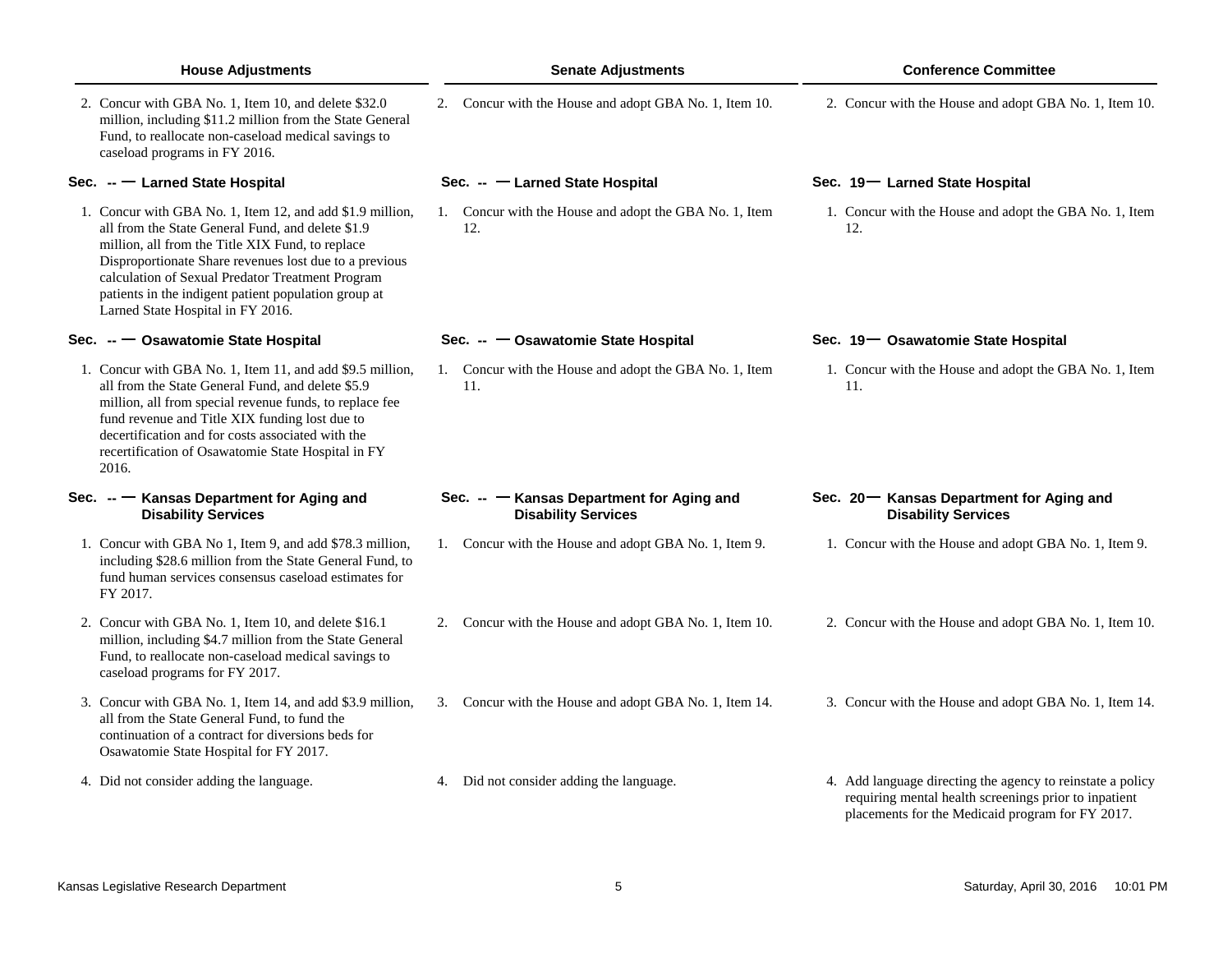| <b>House Adjustments</b>      |                                                                                                                                                                                                                  | <b>Senate Adjustments</b>                                     | <b>Conference Committee</b>                                                                                                                                                                                                                                                                                                                                                                                                                                   |  |  |
|-------------------------------|------------------------------------------------------------------------------------------------------------------------------------------------------------------------------------------------------------------|---------------------------------------------------------------|---------------------------------------------------------------------------------------------------------------------------------------------------------------------------------------------------------------------------------------------------------------------------------------------------------------------------------------------------------------------------------------------------------------------------------------------------------------|--|--|
| Sec. -- Larned State Hospital |                                                                                                                                                                                                                  | Sec. -- - Larned State Hospital                               | Sec. 20 - Larned State Hospital                                                                                                                                                                                                                                                                                                                                                                                                                               |  |  |
|                               | 1. Concur with GBA No. 1, Item 16, and add \$450,000,<br>all from the State General Fund, to provide a pay<br>increase for mental health technicians at Larned State<br>Hospital for FY 2017.                    | 1. Concur with the House and adopt the GBA No. 1, Item<br>16. | 1. Concur with the House and adopt the GBA No. 1, Item<br>16.                                                                                                                                                                                                                                                                                                                                                                                                 |  |  |
|                               | Sec. -- Osawatomie State Hospital                                                                                                                                                                                | Sec. -- Osawatomie State Hospital                             | Sec. 20 - Osawatomie State Hospital                                                                                                                                                                                                                                                                                                                                                                                                                           |  |  |
|                               | 1. Concur with GBA No. 1, Item 15, and add \$1.3 million,<br>all from the State General Fund, to provide pay<br>increases for registered nurses and mental health<br>technicians for FY 2017.                    | 1. Concur with the House and adopt the GBA No. 1, Item<br>15. | 1. Concur with the House and adopt the GBA No. 1, Item<br>15.                                                                                                                                                                                                                                                                                                                                                                                                 |  |  |
|                               | Sec. $-$ State Hospitals                                                                                                                                                                                         | Sec. $ -$ State Hospitals                                     | Sec. 20 - State Hospitals                                                                                                                                                                                                                                                                                                                                                                                                                                     |  |  |
|                               | 1. Did not consider adding the language.                                                                                                                                                                         | 1. Did not consider adding the language.                      | 1. Add language that any superintendent or physician of a<br>state hospital newly appointed for FY 2017 shall not<br>have a classification under the Kansas Civil Service<br>Act; any new staff, institution personnel, or employee<br>shall be unclassified; new contract personnel shall not<br>receive a classification; and Larned State Hospital and<br>Osawatomie State Hospital shall not be outsourced or<br>privatized without Legislative approval. |  |  |
|                               | Sec. $-$ State Hospitals                                                                                                                                                                                         | Sec. $ -$ State Hospitals                                     | Sec. 21 - State Hospitals                                                                                                                                                                                                                                                                                                                                                                                                                                     |  |  |
|                               | 1. Did not consider adding the language.                                                                                                                                                                         | 1. Did not consider adding the language.                      | 1. Add language that any superintendent or physician of a<br>state hospital newly appointed for FY 2018 shall not<br>have a classification under the Kansas Civil Service<br>Act; any new staff, institution personnel, or employee<br>shall be unclassified; new contract personnel shall not<br>receive a classification; and Larned State Hospital and<br>Osawatomie State Hospital shall not be outsourced or<br>privatized without Legislative approval. |  |  |
|                               | Sec. -- Department for Children and Families                                                                                                                                                                     | Sec. -- - Department for Children and Families                | Sec. 22 - Department for Children and Families                                                                                                                                                                                                                                                                                                                                                                                                                |  |  |
|                               | 1. Concur with GBA No. 1, Item 9, and add \$7.4 million<br>from special revenue funds and delete \$4.6 million<br>from the State General Fund to fund human services<br>consensus caseload estimates in FY 2016. | 1. Concur with the House and adopt GBA No. 1, Item 9.         | 1. Concur with the House and adopt GBA No. 1, Item 9.                                                                                                                                                                                                                                                                                                                                                                                                         |  |  |
|                               | Sec. $-$ Department for Children and Families                                                                                                                                                                    | Sec. -- - Department for Children and Families                | Sec. 23- Department for Children and Families                                                                                                                                                                                                                                                                                                                                                                                                                 |  |  |
|                               | 1. Concur with GBA No. 1, Item 9, and delete \$4.9<br>million, including \$1.5 million from the State General<br>Fund, to fund human services consensus caseload<br>estimates for FY 2017.                       | 1. Concur with the House and adopt GBA No. 1, Item 9.         | 1. Concur with the House and adopt GBA No. 1, Item 9.                                                                                                                                                                                                                                                                                                                                                                                                         |  |  |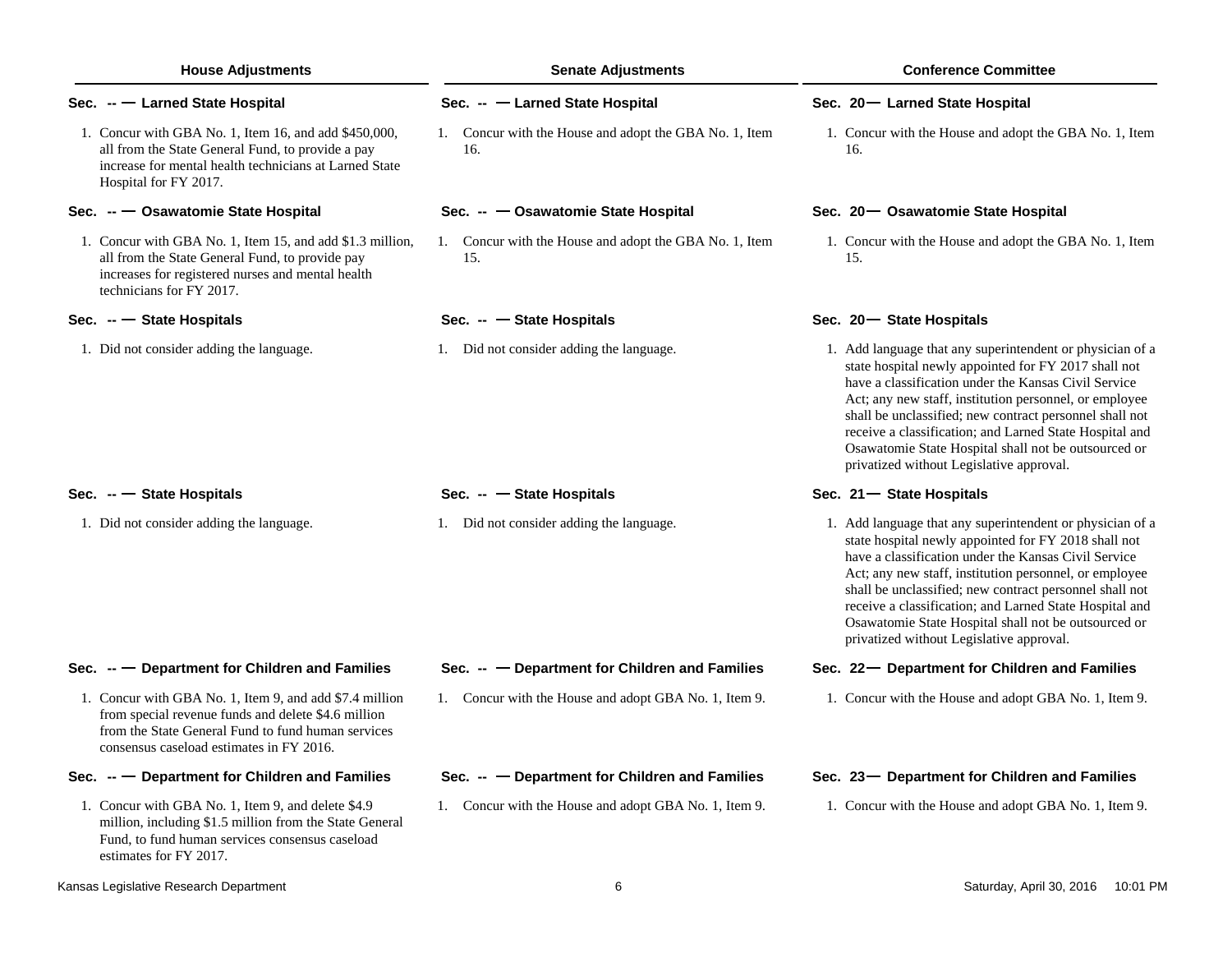| <b>House Adjustments</b>                                                                                                                                                                                                                         | <b>Senate Adjustments</b>                                                                                                                                                     | <b>Conference Committee</b>                                                                                                           |  |  |
|--------------------------------------------------------------------------------------------------------------------------------------------------------------------------------------------------------------------------------------------------|-------------------------------------------------------------------------------------------------------------------------------------------------------------------------------|---------------------------------------------------------------------------------------------------------------------------------------|--|--|
| 2. Concur with GBA No. 1, Item 4, and replace eligibility<br>language for the Parents as Teachers Program from<br>income based to risk based criteria for FY 2017.                                                                               | 2. Concur with the House and adopt GBA No. 1, Item 4.                                                                                                                         | 2. Concur with the House and adopt GBA No. 1, Item 4.                                                                                 |  |  |
| 3. Concur with GBA No. 1, Item 17, and add \$1.1 million,<br>including \$0.9 million from the State General Fund, for<br>salary increases for social workers and social worker<br>supervisors for FY 2017.                                       | 3. Concur with the House and adopt GBA No. 1, Item 17.                                                                                                                        | 3. Concur with the House and adopt GBA No. 1, Item 17.                                                                                |  |  |
| Sec. $-$ Department of Education                                                                                                                                                                                                                 | - Department of Education<br>Sec. --                                                                                                                                          | Sec. 24 – Department of Education                                                                                                     |  |  |
| 1. Concur with GBA No. 1, Item 3, and add language to<br>authorize the Department of Education to calculate the<br>Cost of Living weighting as if the KPERS school<br>employer contributions for the 4th quarter were not<br>delayed in FY 2016. | 1. Concur with the House and adopt GBA No. 1, Item 3.                                                                                                                         | 1. Concur with the House and adopt GBA No. 1, Item 3.                                                                                 |  |  |
| Sec. -- T Kansas State University                                                                                                                                                                                                                | Sec. -- Kansas State University                                                                                                                                               | Sec. 25 – Kansas State University                                                                                                     |  |  |
| 1. Add language changing the fund name created in House<br>Sub. for SB 161 from Kansas State University - Salina,<br>College of Technology to Kansas State University<br>Polytechnic Campus in FY 2016 due to the passage of<br>SB 423.          | 1. Did not recommend changing the language.                                                                                                                                   | 1. Concur with the House and add the language.                                                                                        |  |  |
| Sec. -- Wichita State University                                                                                                                                                                                                                 | Sec. -- Wichita State University                                                                                                                                              | Sec. 26 – Wichita State University                                                                                                    |  |  |
| 1. Add language allowing bonding authority of \$7.2<br>million in FY 2016 for Parking Garage 1.                                                                                                                                                  | 1. Did not recommend adding the language.                                                                                                                                     | 1. Concur with the House and add the language.                                                                                        |  |  |
| Sec. $-$ Department of Corrections                                                                                                                                                                                                               | Sec. $ -$ Department of Corrections                                                                                                                                           | Sec. 27 - Department of Corrections                                                                                                   |  |  |
| 1. Concur with GBA No. 1, Item 9, and delete \$3.0<br>million, including \$3.2 million from the State General<br>Fund, for human service consensus caseload estimates<br>in FY 2016.                                                             | 1. Concur with the House and adopt GBA No. 1, Item 9.                                                                                                                         | 1. Concur with the House and adopt GBA No. 1, Item 9.                                                                                 |  |  |
| Sec. $ -$ Department of Corrections                                                                                                                                                                                                              | Sec. $ -$ Department of Corrections                                                                                                                                           | Sec. 28 – Department of Corrections                                                                                                   |  |  |
| 1. Concur in part with GBA No. 1, Item 9, and add<br>\$319,000, all from the State General Fund, to keep<br>caseloads savings within the agency for evidence based<br>juvenile justice programs for FY 2017.                                     | 1. Concur with GBA No. 1, Item 9, and delete \$694,000,<br>including \$781,000 from the State General Fund, for<br>human service consensus caseload estimates for FY<br>2017. | 1. Concur with the House and add the funding.                                                                                         |  |  |
| 2. Did not recommend appropriating the fund.                                                                                                                                                                                                     | Did not recommend appropriating the fund.<br>2.                                                                                                                               | 2. Appropriate the Kansas Juvenile Justice Improvement<br>Fund as a no limit special revenue fund to implement<br>SB 367 for FY 2017. |  |  |
| Kansas Legislative Research Department                                                                                                                                                                                                           | 7                                                                                                                                                                             | Saturday, April 30, 2016<br>10:01 PM                                                                                                  |  |  |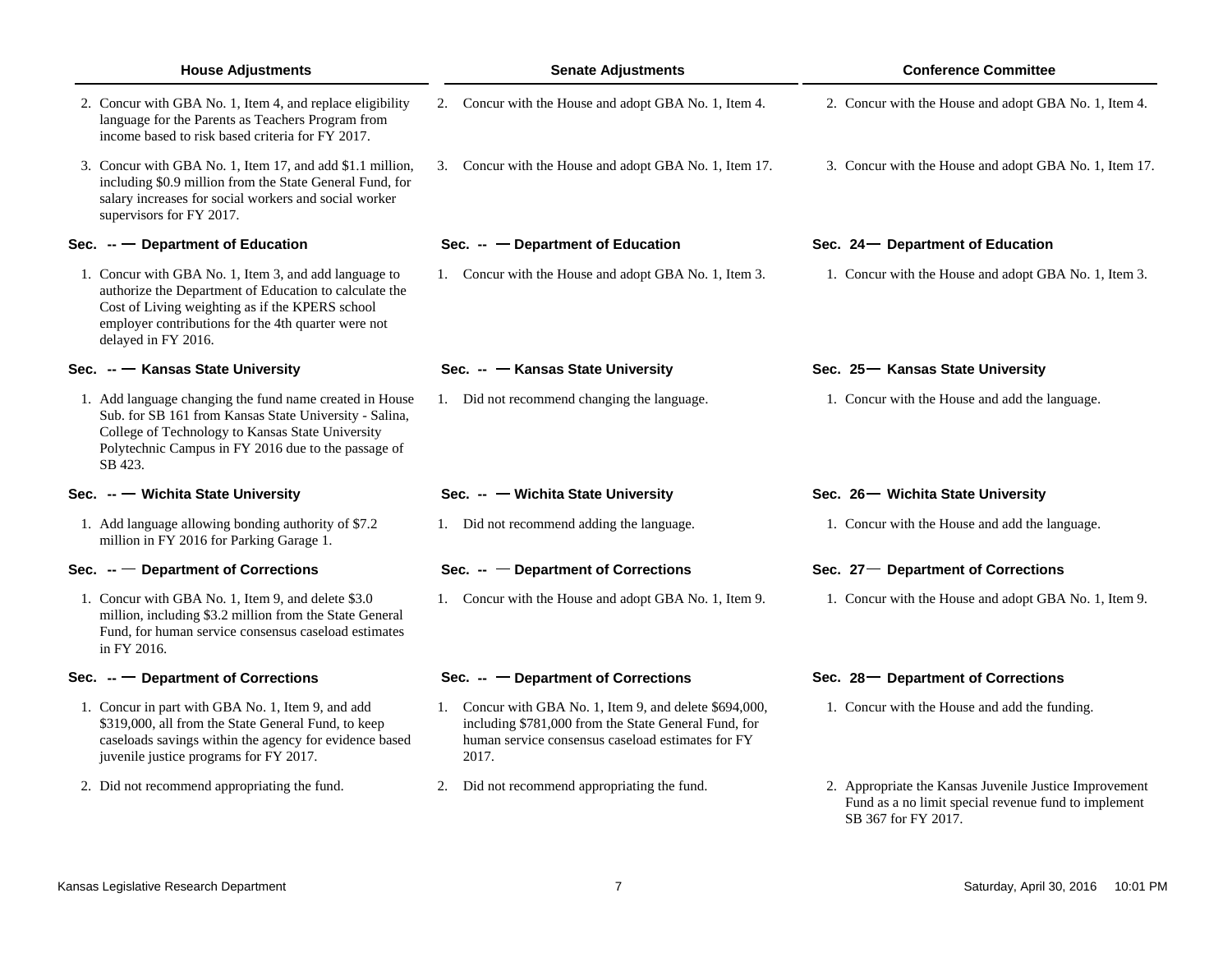| <b>House Adjustments</b> |                                                                                                                                                          | <b>Senate Adjustments</b>                             | <b>Conference Committee</b>                                                                                                                                                        |  |  |  |
|--------------------------|----------------------------------------------------------------------------------------------------------------------------------------------------------|-------------------------------------------------------|------------------------------------------------------------------------------------------------------------------------------------------------------------------------------------|--|--|--|
|                          | 3. Did not recommend appropriating the fund.                                                                                                             | 3. Did not recommend appropriating the fund.          | 3. Appropriate the Juvenile Alternatives to Detention<br>Fund as a no limit special revenue fund to implement<br>SB 367 for FY 2017.                                               |  |  |  |
|                          | 4. Did not recommend adding the language.                                                                                                                | 4. Did not recommend adding the language.             | 4. Add language allowing the agency to make its obligated<br>per diem detention payments out of the Juvenile<br>Alternatives to Detention Fund for FY 2017.                        |  |  |  |
| Sec.                     | — Adjutant General                                                                                                                                       | — Adjutant General<br>Sec.                            | Sec. 29- Adjutant General                                                                                                                                                          |  |  |  |
|                          | 1. Concur with GBA No. 1, Item 1, and appropriate the<br>Fire Management Assistance Grant-Federal Fund as a<br>no limit fund in FY 2016.                 | 1. Concur with the House and adopt GBA No. 1, Item 1. | 1. Concur with the House and adopt GBA No. 1, Item 1.                                                                                                                              |  |  |  |
| Sec.                     | — Adjutant General                                                                                                                                       | Sec.<br>— Adjutant General                            | Sec. 30 - Adjutant General                                                                                                                                                         |  |  |  |
|                          | 1. Concur with GBA No. 1, Item 1, and appropriate the<br>Fire Management Assistance Grant-Federal Fund as a<br>no limit fund for FY 2017.                | 1. Concur with the House and adopt GBA No. 1, Item 1. | 1. Concur with the House and adopt GBA No. 1, Item 1.                                                                                                                              |  |  |  |
| Sec.                     | - Highway Patrol                                                                                                                                         | - Highway Patrol<br>Sec.                              | Sec. 31 - Highway Patrol                                                                                                                                                           |  |  |  |
|                          | 1. Did not consider appropriating the fund.                                                                                                              | 1. Did not consider appropriating the fund.           | 1. Add language, pending the passage of legislation<br>creating the fund, appropriating the Kansas Highway<br>Patrol Staffing and Training Fund as a no limit fund in<br>FY 2016.  |  |  |  |
|                          | 2. Did not consider appropriating the fund.                                                                                                              | 2. Did not consider appropriating the fund.           | 2. Add language, pending the passage of legislation<br>creating the fund, appropriating the Kansas Highway<br>Patrol Staffing and Training Fund as a no limit fund for<br>FY 2017. |  |  |  |
|                          | Sec. -- Emergency Medical Services Board                                                                                                                 | Sec. -- - Emergency Medical Services Board            | Sec. 32- Emergency Medical Services Board                                                                                                                                          |  |  |  |
|                          | 1. Add \$40,000, all from the EMS Operating Fund, in FY<br>2016 for the Interstate Compact for Recognition of<br>Emergency Medical Personnel Licensure.  | 1. Did not recommend adding the funding.              | 1. Concur with the House and add the funding.                                                                                                                                      |  |  |  |
|                          | Sec. -- Emergency Medical Services Board                                                                                                                 | Sec. -- - Emergency Medical Services Board            | Sec. 33- Emergency Medical Services Board                                                                                                                                          |  |  |  |
|                          | 1. Add \$30,000, all from the EMS Operating Fund, for<br>FY 2017 for the Interstate Compact for Recognition of<br>Emergency Medical Personnel Licensure. | 1. Did not recommend adding the funding.              | 1. Concur with the House and add the funding.                                                                                                                                      |  |  |  |
|                          | Sec. $-$ Department of Agriculture                                                                                                                       | Sec. $ -$ Department of Agriculture                   | Sec. 34 – Department of Agriculture                                                                                                                                                |  |  |  |
|                          | 1. Add language appropriating the Conservation Reserve<br>Enhancement Program Fund as a no limit fund for FY<br>2017 (SB 330).                           | 1. Did not recommend adding the language.             | 1. Concur with the House and add the language.                                                                                                                                     |  |  |  |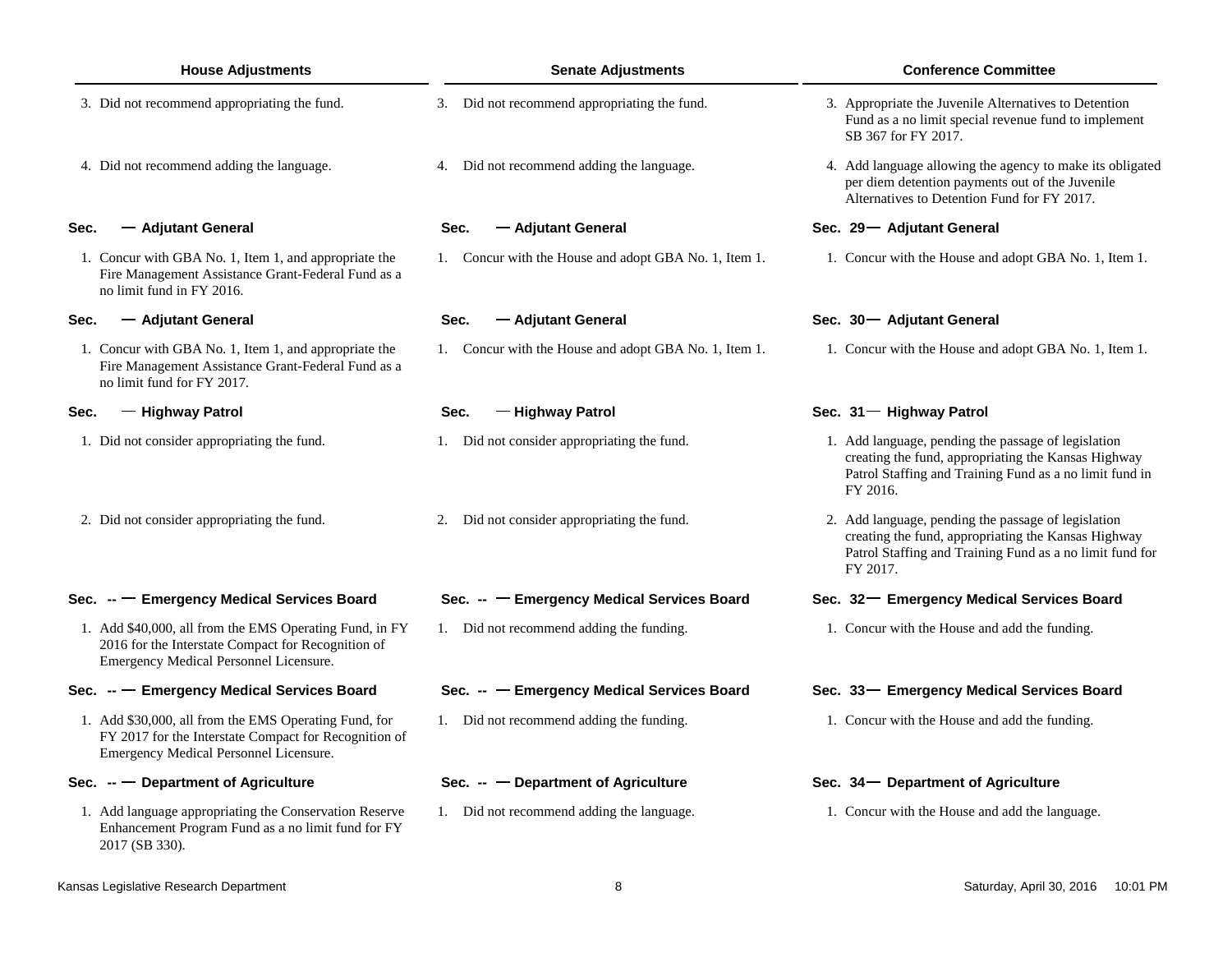| <b>House Adjustments</b> |                                                                                                                                                                                                                   | <b>Senate Adjustments</b> |                                                               | <b>Conference Committee</b> |       |                                                                                                                                                                   |  |
|--------------------------|-------------------------------------------------------------------------------------------------------------------------------------------------------------------------------------------------------------------|---------------------------|---------------------------------------------------------------|-----------------------------|-------|-------------------------------------------------------------------------------------------------------------------------------------------------------------------|--|
|                          | 2. Add language carrying forward unused balances in the<br><b>Conservation Reserve Enhancement Program account</b><br>of the State Water Plan Fund from FY 2016 to FY 2017<br>(SB 330).                           |                           | 2. Did not recommend adding the language.                     |                             |       | 2. Concur with the House and add the language.                                                                                                                    |  |
|                          | 3. Add language permitting expenditure of funds from the<br><b>Conservation Reserve Enhancement Program account</b><br>of the State Water Plan Fund for FY 2017 for SB 330.                                       |                           | 3. Did not recommend adding the language.                     |                             |       | 3. Concur with the House and add the language.                                                                                                                    |  |
|                          | Sec. -- Department of Wildlife, Parks and<br><b>Tourism</b>                                                                                                                                                       |                           | Sec. -- - Department of Wildlife, Parks and<br><b>Tourism</b> |                             |       | Sec. 35 – Department of Wildlife, Parks and<br><b>Tourism</b>                                                                                                     |  |
|                          | 1. Did not consider adding the language.                                                                                                                                                                          |                           | 1. Did not consider adding the language.                      |                             | 2017. | 1. Add language permitting the agency to transfer funding<br>between three of the agency's EDIF accounts for FY                                                   |  |
| Sec.                     | - Kansas Department of Transportation                                                                                                                                                                             |                           | - Kansas Department of Transportation<br>Sec.                 |                             |       | Sec. 36 – Kansas Department of Transportation                                                                                                                     |  |
|                          | 1. Add \$70,000, all from the State Highway Fund, for the<br>DUI memorial signage program for FY 2017.                                                                                                            |                           | 1. Did not recommend adding the funding.                      |                             |       | 1. Concur with the House and add the funding.                                                                                                                     |  |
|                          | 2. Did not consider adding the funding.                                                                                                                                                                           | 2.                        | Did not consider adding the funding.                          |                             |       | 2. Add \$19,300, all from the State Highway Fund, to<br>expend gifts and donations for four memorial signage<br>designations as part of 2016 HB 2610 for FY 2017. |  |
|                          | 3. Did not consider adding the language.                                                                                                                                                                          | 3.                        | Did not consider adding the language.                         |                             |       | 3. Add language directing certain duties for the Director<br>of Unmanned Aircraft Systems (UAS) for FY 2017.                                                      |  |
|                          | Sec. -- - Department for Children and Families                                                                                                                                                                    |                           | Sec. -- - Department for Children and Families                |                             |       | Sec. 37- Department for Children and Families                                                                                                                     |  |
|                          | 1. Add language regarding the implementation of the<br>Children's Cabinet dispersal of the Children's Initiatives<br>Fund grants for FY 2017.                                                                     |                           | 1. Did not recommend adding the language.                     |                             |       | 1. Concur with the House and add the language.                                                                                                                    |  |
|                          | Sec. $ -$ Other Statewide Adjustments                                                                                                                                                                             |                           | Sec. $ -$ Other Statewide Adjustments                         |                             |       | Sec. 38- Other Statewide Adjustments                                                                                                                              |  |
|                          | 1. Concur with GBA No. 1, Item 2, to add language<br>reducing expenditure limitations from the appropriated<br>special revenue funds for the amount transferred for<br>information technology savings in FY 2016. |                           | 1. Concur with the House and adopt GBA No. 1, Item 2.         |                             |       | 1. Concur with the House and adopt GBA No. 1, Item 2.                                                                                                             |  |
|                          | 2. Concur with GBA No. 1, Item 2, to add language<br>reducing expenditure limitations from the appropriated                                                                                                       | 2.                        | Concur with the House and adopt GBA No. 1, Item 2.            |                             |       | 2. Concur with the House and adopt GBA No. 1, Item 2.                                                                                                             |  |

special revenue funds for the amount transferred for information technology savings for FY 2017.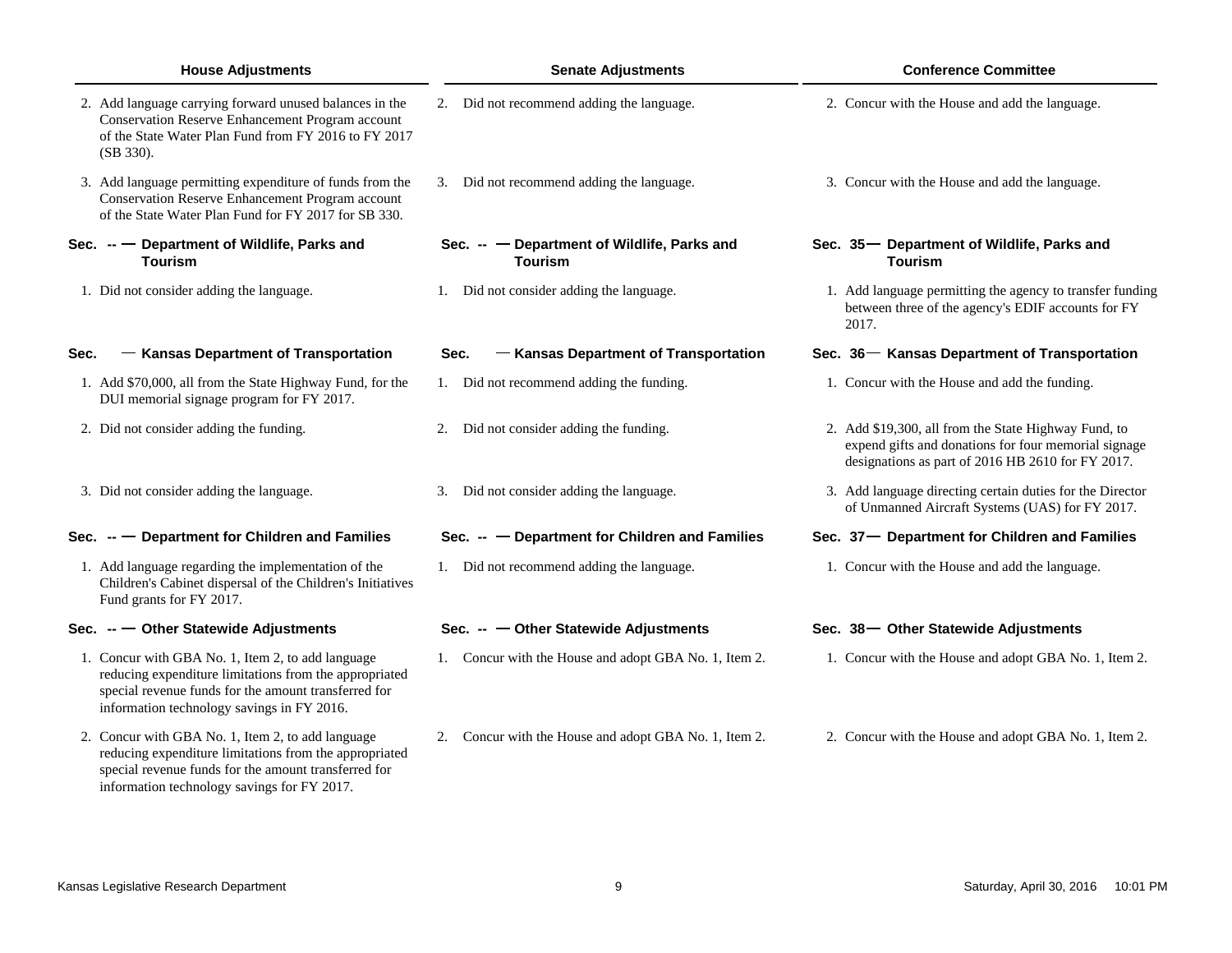| <b>House Adjustments</b>                  | <b>Senate Adjustments</b>                | <b>Conference Committee</b>                                                                                                                                                                                                                                                                                                                   |  |  |  |
|-------------------------------------------|------------------------------------------|-----------------------------------------------------------------------------------------------------------------------------------------------------------------------------------------------------------------------------------------------------------------------------------------------------------------------------------------------|--|--|--|
| Sec. -- Kansas State University           | Sec. -- Kansas State University          | Sec. 39- Kansas State University                                                                                                                                                                                                                                                                                                              |  |  |  |
| 1. Did not consider adding the language.  | 1. Did not consider adding the language. | 1. Add language allowing the Board of Regents, on behalf<br>of Kansas State University, to sell and convey all the<br>rights, title, and interest to a tract of land in Riley<br>County, Kansas for FY 2017.                                                                                                                                  |  |  |  |
| Sec. -- Board of Regents - Tuition Cap    | Sec. -- Board of Regents - Tuition Cap   | Sec. 40 - Board of Regents - Tuition Cap                                                                                                                                                                                                                                                                                                      |  |  |  |
| 1. Did not consider adding the language.  | 1. Did not consider adding the language. | 1. Add language removing the restrictions on tuition<br>increases, declaring null and void the provisions of<br>Section 179 of Chapter 104 of the 2015 Session Laws<br>of Kansas for FY 2017.                                                                                                                                                 |  |  |  |
| Sec. $ -$ Other Statewide Adjustments     | Sec. -- - Other Statewide Adjustments    | Sec. 41 - Other Statewide Adjustments                                                                                                                                                                                                                                                                                                         |  |  |  |
| 1. Did not recommend adding the language. | 1. Did not consider adding the language. | 1. Add language directing no expenditures can be made<br>during FY 2016 and FY 2017 to proceed with<br>integration of the Medicaid Home and Community<br>Based Services waivers if the proposed integration is<br>planned to occur prior to FY 2019. In addition, include<br>language requiring reports to the Legislature during FY<br>2017. |  |  |  |
| Sec. $-$ Department of Education          | Sec. -- - Department of Education        | Sec. 42 - Department of Education                                                                                                                                                                                                                                                                                                             |  |  |  |
| 1. Did not consider adding the language.  | 1. Did not consider adding the language. | 1. Add language requiring a 65.0 percent match by school<br>districts be required for a parent education program in<br>FY 2017.                                                                                                                                                                                                               |  |  |  |
| Sec. $ -$ Other Statewide Adjustments     | Sec. -- - Other Statewide Adjustments    | Sec. 43-Other Statewide Adjustments                                                                                                                                                                                                                                                                                                           |  |  |  |
| 1. Did not consider adding the language.  | 1. Did not consider adding the language. | 1. Add language exempting Domestic Violence<br>Prevention Grants from the Governor's special 2016 SB<br>161 allotment authority for FY 2016 and FY 2017.                                                                                                                                                                                      |  |  |  |
| Sec. -- University of Kansas              | Sec. -- - University of Kansas           | Sec. 44 - University of Kansas                                                                                                                                                                                                                                                                                                                |  |  |  |
| 1. Did not consider adding the language.  | 1. Did not consider adding the language. | 1. Add language excluding the Johnson County Education<br>Research Triangle Fund of the University of Kansas<br>from the provisions of Section 99 of 2016 House Sub.<br>For SB 161 for FY 2017.                                                                                                                                               |  |  |  |
| Sec. $-$ Department of Education          | Sec. $ -$ Department of Education        | Sec. 45 – Department of Education                                                                                                                                                                                                                                                                                                             |  |  |  |
| 2. Did not consider adding the language.  | 2. Did not consider adding the language. | 2. Add language that exempts from allotment via SB 161,<br>Sections $98(a)(1)$ and $98(a)(2)$ , any item of<br>appropriation to any state agency, for school districts<br>educating students in K-12 for FY 2016 and FY 2017.                                                                                                                 |  |  |  |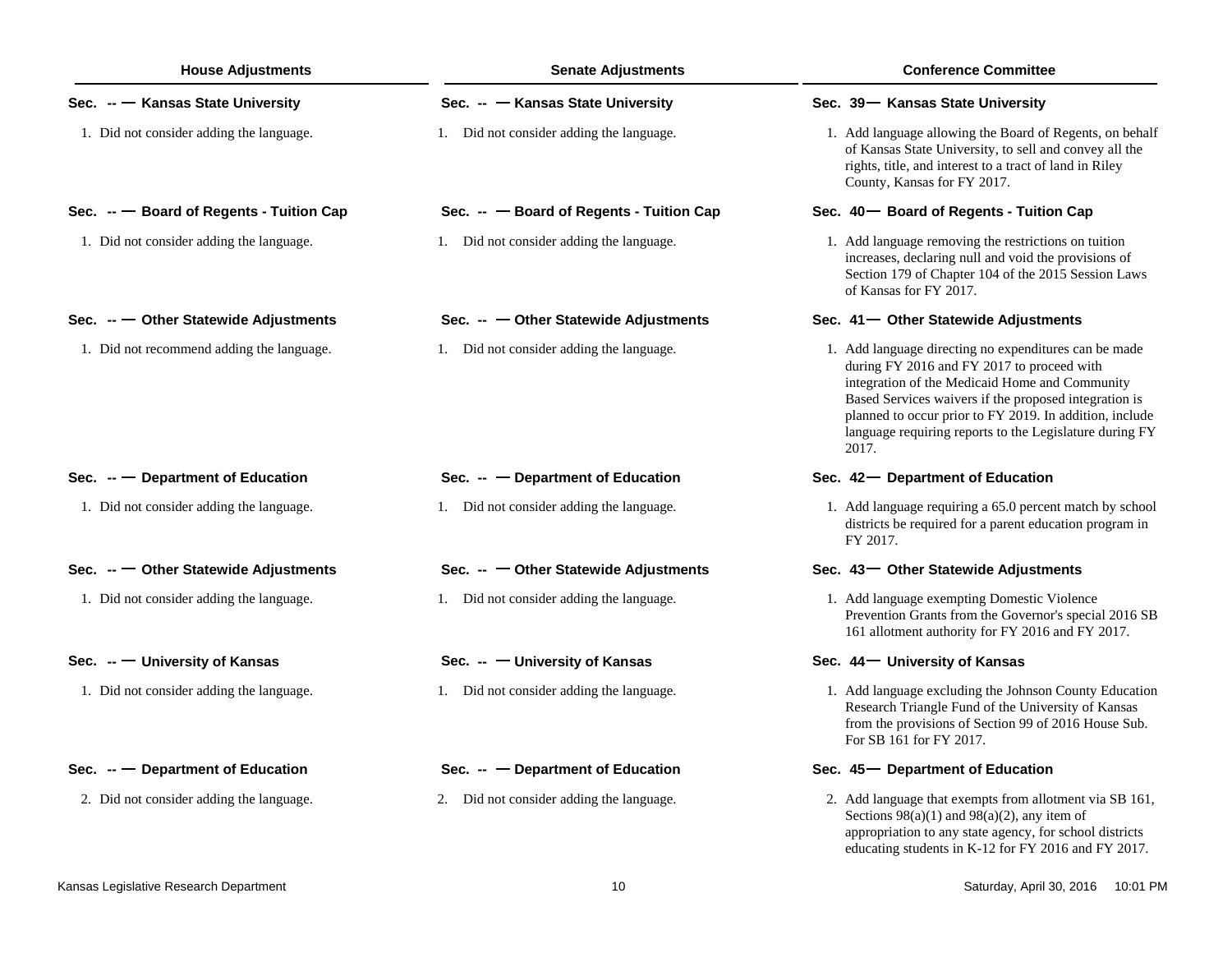| <b>House Adjustments</b>                                                                                                                                   | <b>Senate Adjustments</b>                             | <b>Conference Committee</b>                                                                                                                                                                                                                                                                                                                                                       |  |  |
|------------------------------------------------------------------------------------------------------------------------------------------------------------|-------------------------------------------------------|-----------------------------------------------------------------------------------------------------------------------------------------------------------------------------------------------------------------------------------------------------------------------------------------------------------------------------------------------------------------------------------|--|--|
| Sec. $-$ State Hospitals                                                                                                                                   | Sec. $ -$ State Hospitals                             | Sec. 46 - State Hospitals                                                                                                                                                                                                                                                                                                                                                         |  |  |
| 1. Did not consider adding the language.                                                                                                                   | 1. Did not consider adding the language.              | 1. Add language that any request for proposal to provide<br>services and management at Larned State Hospital or<br>Osawatomie State Hospital in FY 2016 and FY 2017<br>must include provisions for electronic medical records,<br>with patient data not hosted offshore, and any selection<br>of entity providing services or management shall be<br>approved by the Legislature. |  |  |
| Sec. $-$ Department of Administration                                                                                                                      | Sec. $ -$ Department of Administration                | Sec. 47 – Department of Administration                                                                                                                                                                                                                                                                                                                                            |  |  |
| 1. Did not consider adding the language.                                                                                                                   | 1. Did not consider adding the language.              | 1. Add language directing no state agency to expend any<br>monies to demolish the Docking State Office Building<br>or reconstruct, relocate, or renovate the power plant in<br>FY 2016.                                                                                                                                                                                           |  |  |
| 2. Did not consider adding the language.                                                                                                                   | 2. Did not consider adding the language.              | 2. Add language directing no state agency to expend any<br>monies to demolish the Docking State Office Building<br>or reconstruct, relocate, or renovate the power plant for<br>FY 2017.                                                                                                                                                                                          |  |  |
| Sec. $-$ State Universities                                                                                                                                | Sec. $ -$ State Universities                          | Sec. 48 - State Universities                                                                                                                                                                                                                                                                                                                                                      |  |  |
| 1. Did not consider adding the language.                                                                                                                   | 1. Did not consider adding the language.              | 1. Add language requiring the Director of the Budget to<br>calculate State General Fund allotments for any state<br>university as a uniform percentage from the total of all<br>operating budget accounts of the State General Fund<br>and special revenue funds of each state educational<br>institution for FY 2017.                                                            |  |  |
| Sec. -- Sale of State Property                                                                                                                             | Sec. -- Sale of State Property                        | Sec. 49- Sale of State Property                                                                                                                                                                                                                                                                                                                                                   |  |  |
| 1. Did not consider adding the language.                                                                                                                   | 1. Did not consider adding the language.              | 1. Add language suspending the deposit of 80.0 percent of<br>the revenues from the sale of surplus property in the<br>Kansas Public Employee Retirement System Trust<br>Fund and allow agencies to retain the proceeds for FY<br>2017.                                                                                                                                            |  |  |
| Sec. -- Kansas Bioscience Authority                                                                                                                        | Sec. -- Kansas Bioscience Authority                   | Sec. 53- Kansas Bioscience Authority                                                                                                                                                                                                                                                                                                                                              |  |  |
| 1. Concur with GBA No. 1, Item 6, to reduce the transfer<br>from the State General Fund to the Kansas Bioscience<br>Authority by \$1.0 million in FY 2016. | 1. Concur with the House and adopt GBA No. 1, Item 6. | 1. Concur with the House and adopt GBA No. 1, Item 6.                                                                                                                                                                                                                                                                                                                             |  |  |